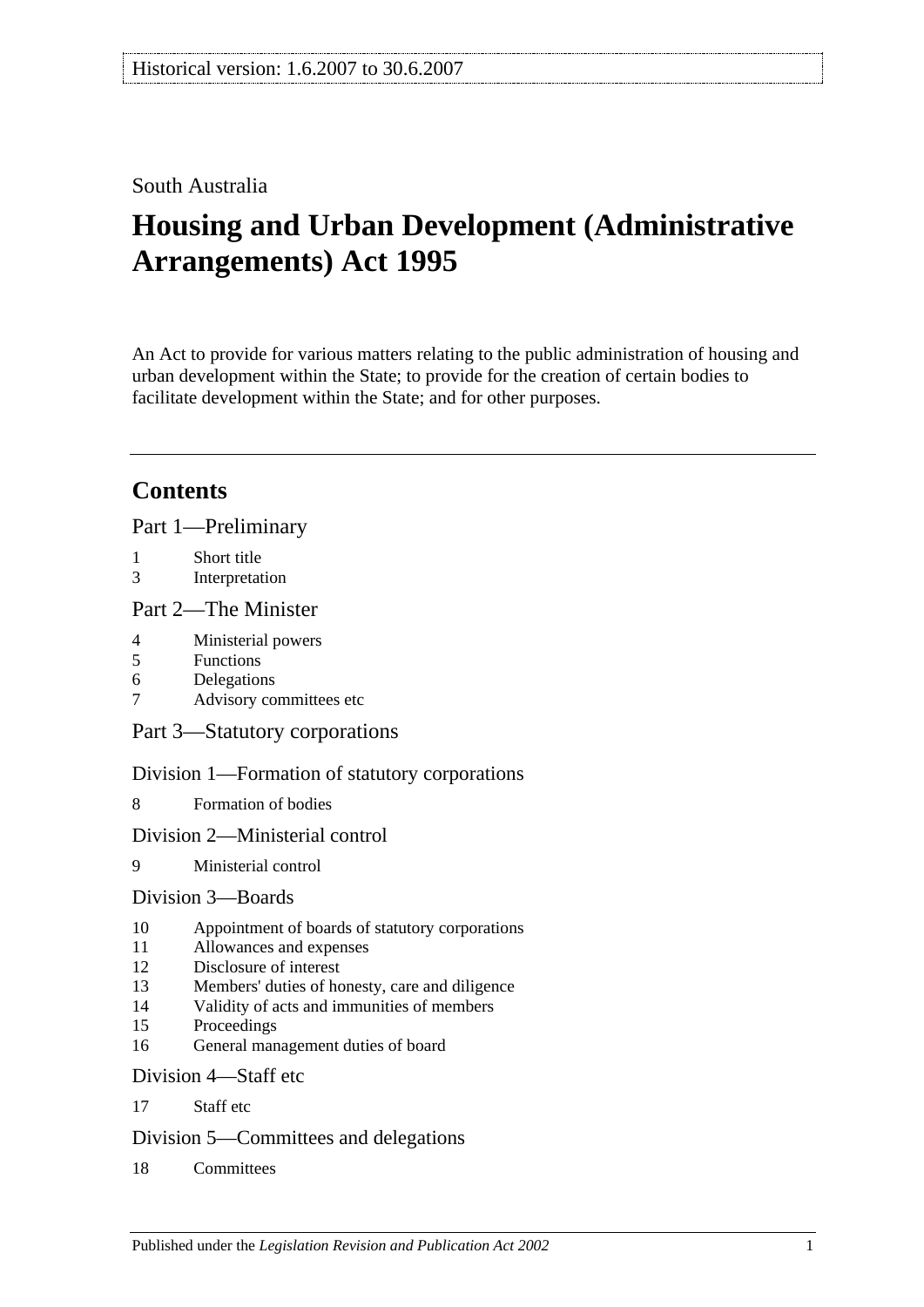**Housing and Urban Development (Administrative Arrangements) Act 1995—1.6.2007 to 30.6.2007** Contents

#### [Delegations](#page-11-0)

#### [Division 6—Operational, property and financial matters](#page-11-1)

- [Common seal](#page-11-2)
- [Specific powers](#page-11-3)
- [Property to be held on behalf of Crown](#page-12-0)
- [Transfer of property etc](#page-12-1)
- [Securities](#page-12-2)
- [Tax and other liabilities](#page-13-0)
- [Dividends](#page-13-1)
- [Audit and accounts](#page-14-0)

#### [Division 7—Performance and reporting obligations](#page-14-1)

- [Objectives](#page-14-2)
- [Provision of information and reports to the Minister](#page-15-0)
- [Annual report](#page-15-1)

#### [Part 4—Miscellaneous](#page-15-2)

- [Acquisition of land](#page-15-3)
- [Power to enter land](#page-15-4)
- [Satisfaction of Treasurer's guarantee](#page-16-0)
- [Effect of transfers](#page-16-1)
- [Registering authorities to note transfer](#page-16-2)
- [Offences](#page-16-3)
- 36A [Approvals by Minister or Treasurer](#page-16-4)
- [Regulations](#page-17-0)

#### [Schedule 2—Transitional provisions](#page-17-1)

- [Interpretation](#page-17-2)
- [Dissolution of Homestart](#page-17-3)
- [Staff](#page-18-0)
- [Vesting of property etc in the Minister](#page-18-1)
- [Statutory fund](#page-18-2)<br>7 References
- **[References](#page-18-3)**
- [Regulations](#page-19-0)

[Legislative history](#page-20-0)

[Appendix—Divisional penalties and expiation fees](#page-22-0)

#### <span id="page-1-0"></span>**The Parliament of South Australia enacts as follows:**

## **Part 1—Preliminary**

#### <span id="page-1-1"></span>**1—Short title**

This Act may be cited as the *Housing and Urban Development (Administrative Arrangements) Act 1995*.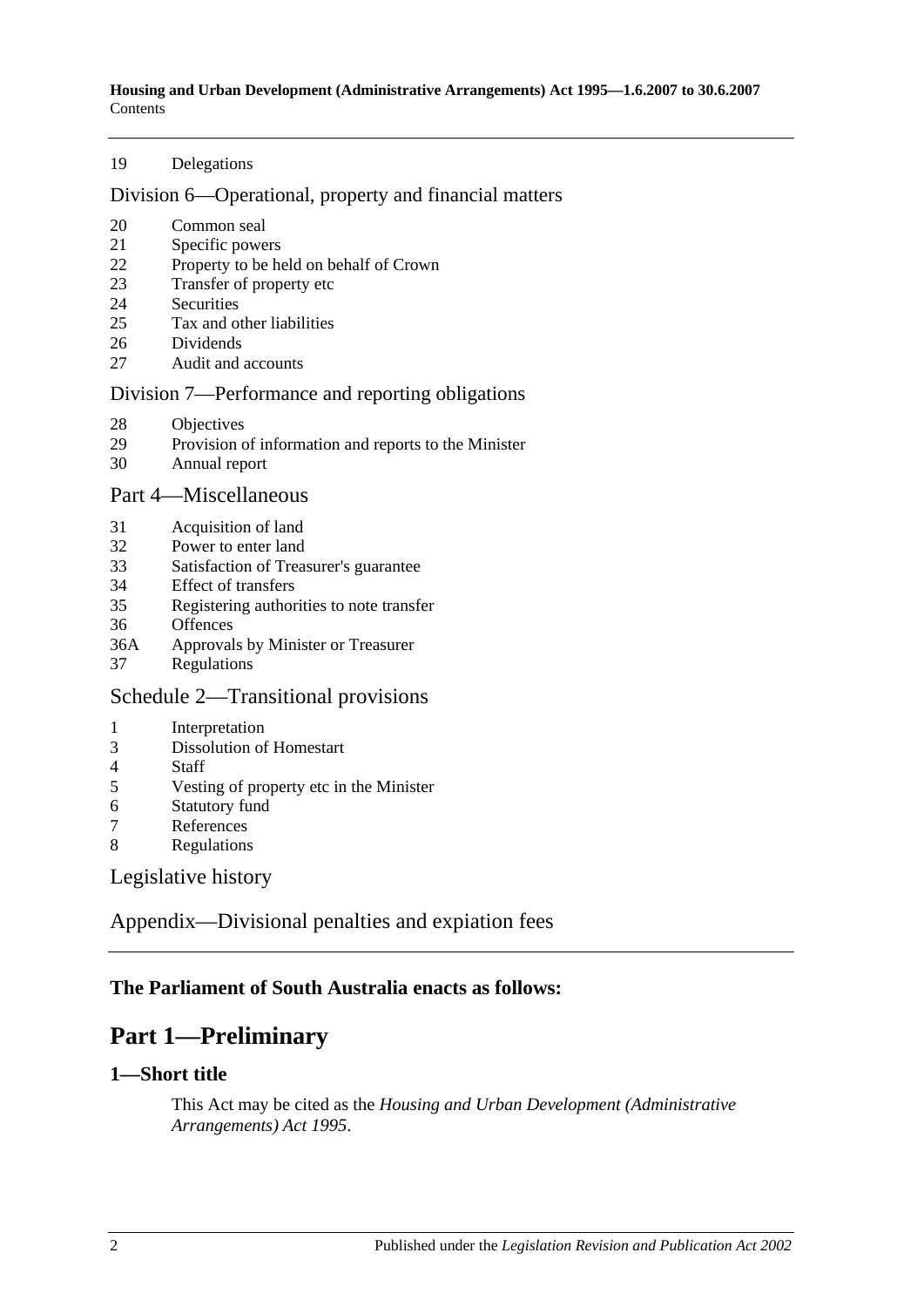### <span id="page-2-0"></span>**3—Interpretation**

(1) In this Act, unless the contrary intention appears—

*board* in relation to a statutory corporation, means the board of management of the statutory corporation;

*Department* means the department of the Minister to whom the administration of this Act is committed;

*domestic partner* means a person who is a domestic partner within the meaning of the *[Family Relationships Act](http://www.legislation.sa.gov.au/index.aspx?action=legref&type=act&legtitle=Family%20Relationships%20Act%201975) 1975*, whether declared as such under that Act or not;

*liability* includes contingent liability;

*Minister* means the Minister to whom the administration of this Act is committed, as constituted as a body corporate under the *[Administrative Arrangements Act](http://www.legislation.sa.gov.au/index.aspx?action=legref&type=act&legtitle=Administrative%20Arrangements%20Act%201994) 1994*;

*relative*, in relation to a person, means the spouse, domestic partner, parent or remoter linear ancestor, son, daughter or remoter issue or brother or sister of the person;

*relevant interest* has the same meaning as in the *Corporations Law*;

*right* includes a right of action;

*SACHA* means the South Australian Community Housing Authority;

*SAHT* means the South Australian Housing Trust and includes a subsidiary of the South Australian Housing Trust;

*spouse*—a person is the spouse of another if they are legally married;

*statutory corporation* means a corporate body established under this Act.

- <span id="page-2-1"></span>(2) For the purposes of this Act, a person is an associate of another person if—
	- (a) the other person is a relative of the person or of the person's spouse or domestic partner; or
	- (b) the other person—
		- (i) is a body corporate; and
		- (ii) the person or a relative of the person or of the person's spouse or domestic partner has, or two or more such persons together have, a relevant interest or relevant interests in shares in the body corporate the nominal value of which is not less than 10 per cent of the nominal value of the issued share capital of the body corporate; or
	- (c) the other person is a trustee of a trust of which the person, a relative of the person or of the person's spouse or domestic partner or a body corporate referred to in [paragraph](#page-2-1) (b) is a beneficiary; or
	- (d) the person is an associate of the other person within the meaning of the regulations.

**Note—**

For definition of divisional penalties (and divisional expiation fees) see Appendix.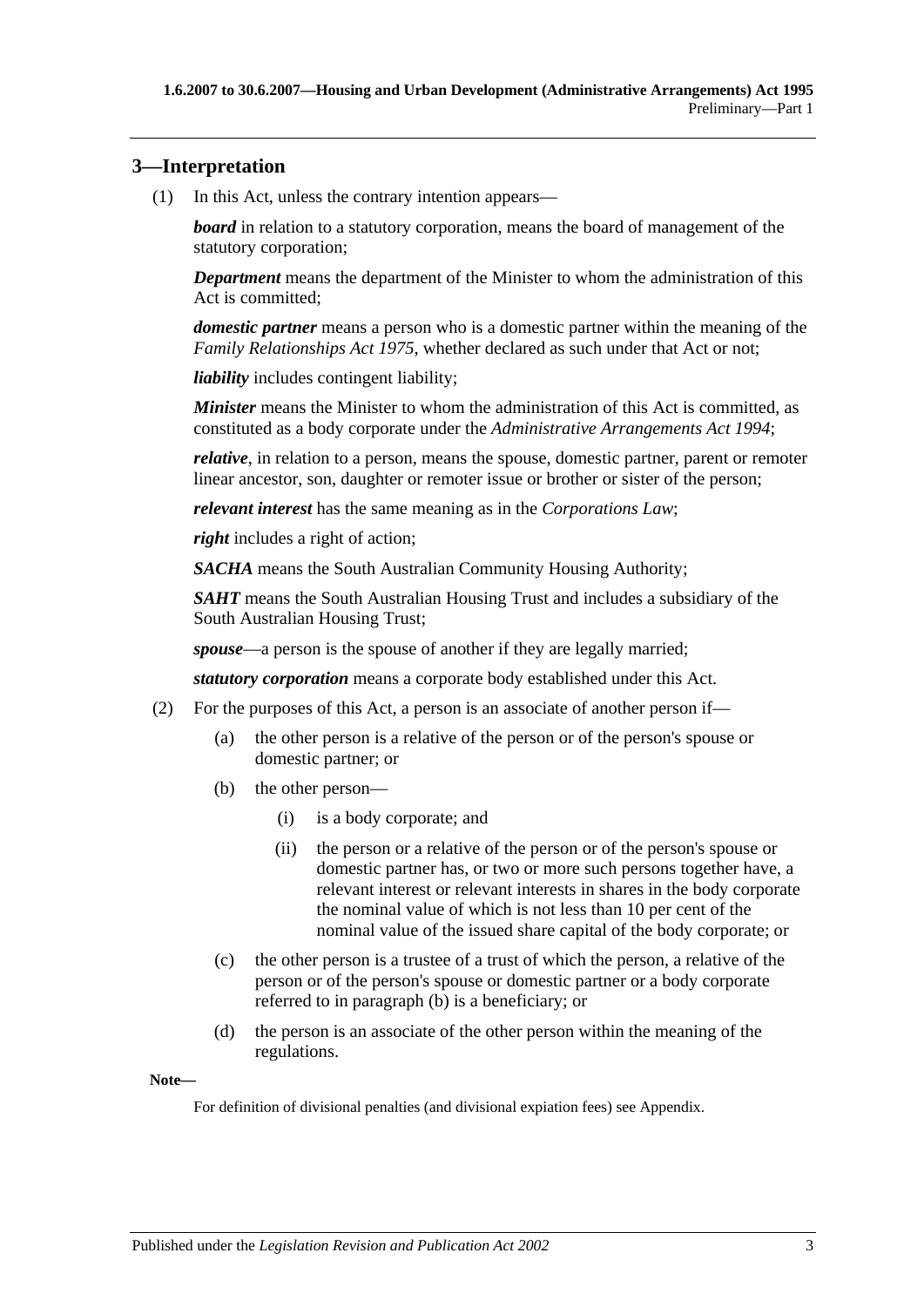## <span id="page-3-0"></span>**Part 2—The Minister**

#### <span id="page-3-1"></span>**4—Ministerial powers**

- (1) The Minister may—
	- (a) sue and be sued;
	- (b) acquire, hold, deal with and dispose of real and personal property (or an interest in real or personal property), and grant or hold a lease or licence;
	- (c) acquire, hold, deal with and dispose of shares in, or securities issued by, another body corporate, or participate in the formation of another body;
	- (d) after consultation with the Treasurer, borrow money and obtain other forms of financial accommodation;
	- (e) establish and operate ADI accounts and invest money;
	- (f) enter into any kind of contract or arrangement;
	- (g) undertake projects and enter into joint ventures;
	- (h) after consultation with the Treasurer—
		- (i) grant a mortgage or charge over an asset of the Minister;
		- (ii) enter into a contract of guarantee or indemnity;
		- (iii) issue debentures or promissory notes that are charged over specified assets of the Minister;
		- (iv) issue inscribed debenture stock in accordance with a scheme prescribed by the regulations;
	- (i) exercise other powers that are necessary, expedient or incidental to the functions of the Minister or the Department.
- (2) The liabilities of the Minister are guaranteed by the Treasurer.
- <span id="page-3-3"></span>(3) The Governor may, by proclamation—
	- (a) transfer an asset, right or liability to the Minister;
	- (b) transfer an asset, right or liability of the Minister—
		- (i) to the Crown; or
		- (ii) to an agent or instrumentality of the Crown.
- (4) A proclamation under [subsection](#page-3-3) (3) providing for the transfer of an asset, right or liability of the Minister may make other provisions that in the opinion of the Governor are necessary or expedient in connection with the transfer.

#### <span id="page-3-2"></span>**5—Functions**

The functions of the Minister include—

(a) to promote a strong housing sector within the community and to provide public housing, and housing finance or assistance;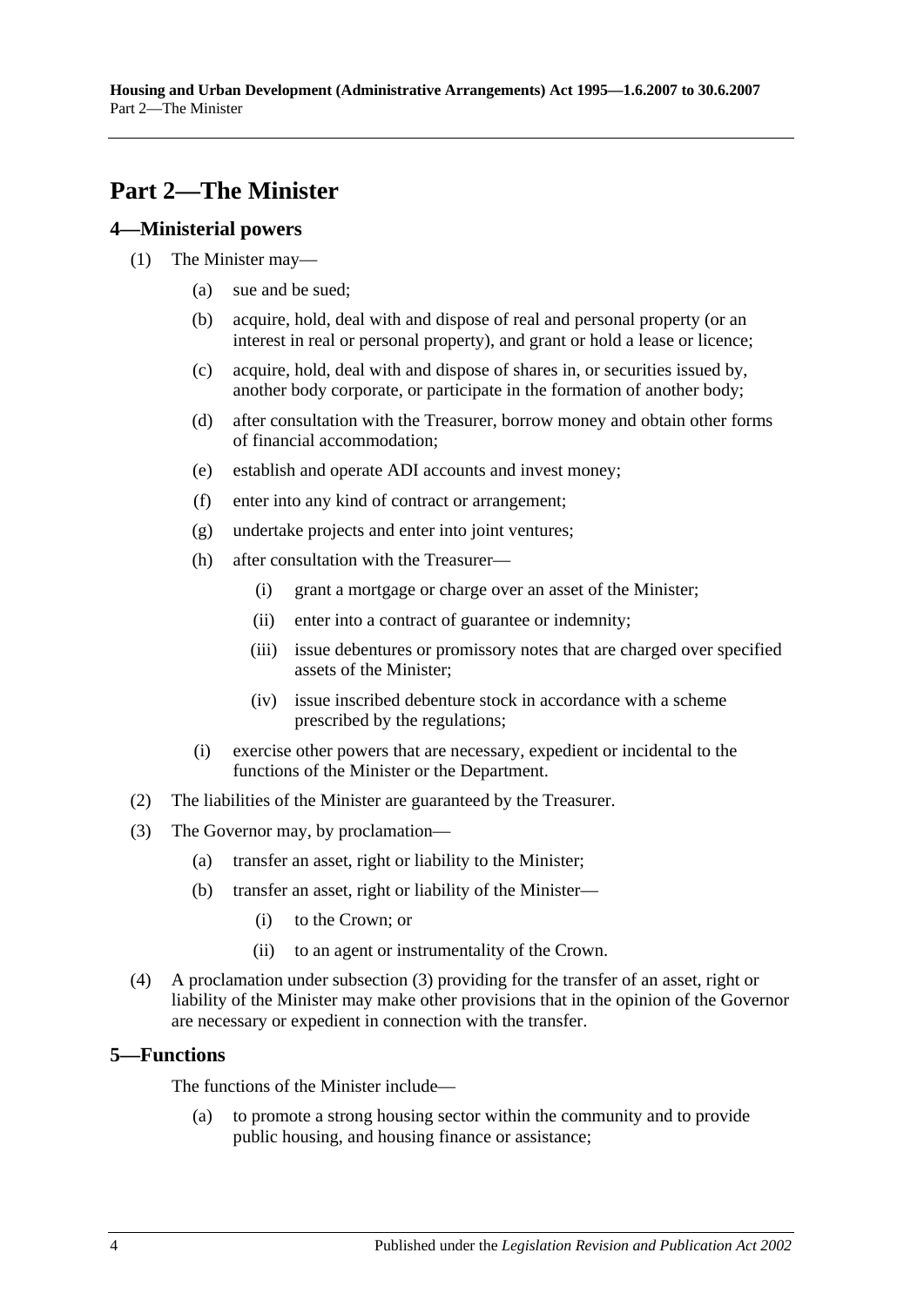- (b) to initiate, undertake, support and promote the development of land and housing in the public interest and to encourage and facilitate public and private sector investment and participation in the development of the State;
- (c) to promote planning systems that provide certainty, clarity and responsiveness;
- (d) to act to facilitate appropriate planning and development within the State;
- (e) to work to ensure that new developments are well-planned and appropriately serviced, and to improve the amenity of existing communities;
- (f) to develop and implement policies and strategies to promote and improve housing and urban development within the State (and to keep those policies and strategies under review);
- (g) to respond to community interest in housing and urban development, to consult with community groups on issues associated with housing and urban development, and to contribute to informed debate on development within the State;
- (h) to manage property, and to protect the value of assets, within the Minister's portfolio, and to enhance the financial resources of government;
- (i) to promote the effective, fair and efficient allocation of public resources to benefit housing and urban development within the State;
- (j) to promote a high level of co-operation between the public and private sectors in respect of housing and urban development within the State, and to encourage initiative and achievement within the Department;
- (k) to carry out other functions that are necessary, expedient or incidental to the promotion of housing and urban development, that are assigned to the Minister under this Act or other Acts, or that are determined by the Minister.

#### <span id="page-4-0"></span>**6—Delegations**

- (1) The Minister may delegate powers or functions conferred on or vested in the Minister—
	- (a) to a specified person or body; or
	- (b) to a person occupying a specified office or position.
- (2) A delegation—
	- (a) may be made subject to conditions and limitations specified in the instrument of delegation; and
	- (b) if the instrument of delegation so provides, may be further delegated by the delegate; and
	- (c) is revocable at will and does not prevent the Minister from acting personally in a matter.

#### <span id="page-4-1"></span>**7—Advisory committees etc**

- (1) The Minister must establish—
	- (a) a housing and urban development industry advisory committee; and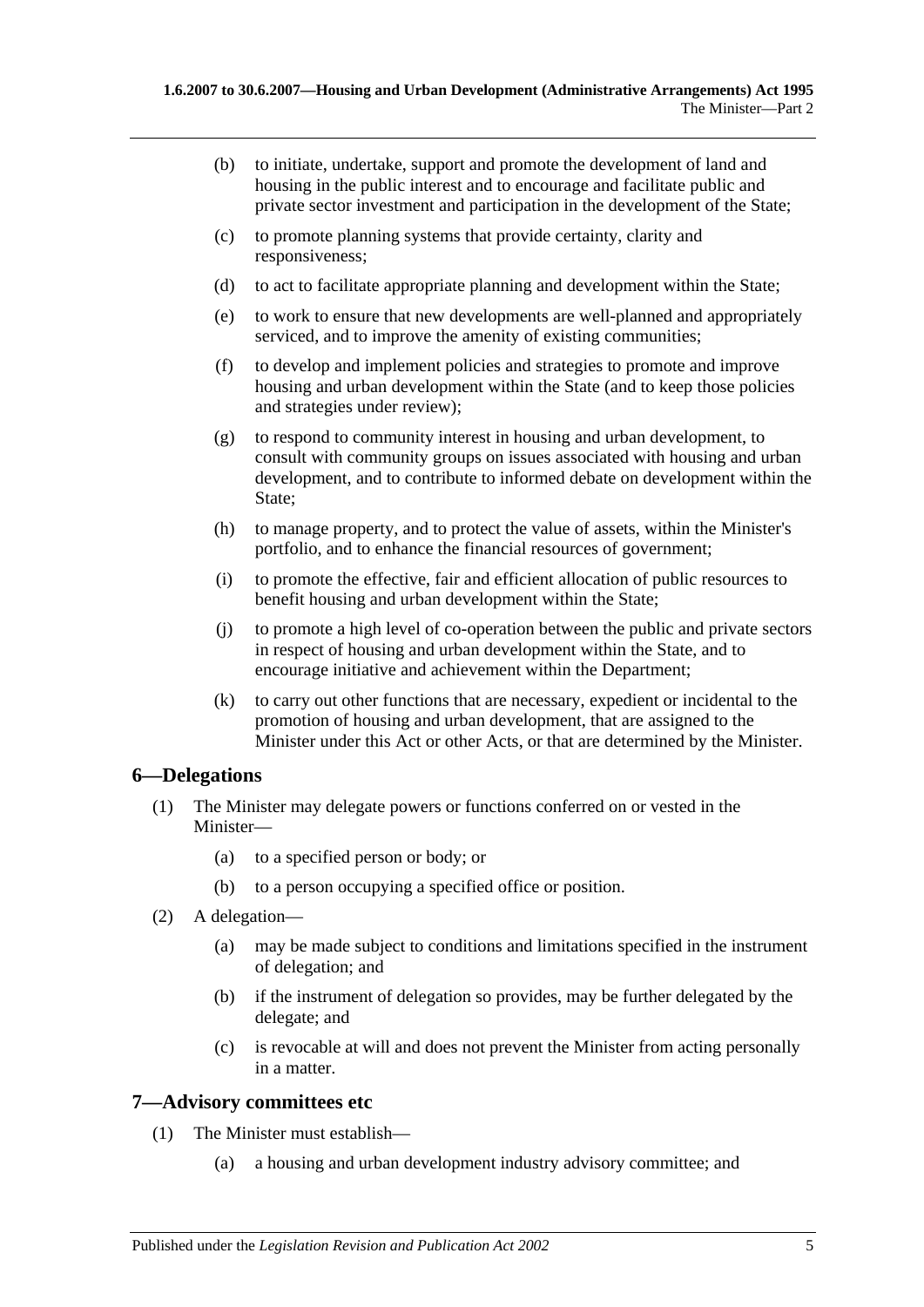(b) a residents and consumers advisory committee,

to provide advice on matters relevant to this Act, the Minister, the Department, a statutory corporation or SAHT.

- (2) The Minister may establish other committees and subcommittees.
- <span id="page-5-3"></span>(3) The procedures to be observed in relation to the conduct of the business of a committee will be—
	- (a) as determined by the Minister;
	- (b) insofar as the procedure is not determined under [paragraph](#page-5-3) (a)—as determined by the relevant committee.

## <span id="page-5-0"></span>**Part 3—Statutory corporations**

### <span id="page-5-1"></span>**Division 1—Formation of statutory corporations**

#### <span id="page-5-2"></span>**8—Formation of bodies**

- (1) The Governor may, by regulation, establish—
	- (a) a statutory corporation under this Act;
	- (b) a subsidiary of a statutory corporation under this  $Act.$ <sup>1</sup>
- <span id="page-5-5"></span>(2) Regulations establishing a statutory corporation—
	- (a) must name the body; and
	- (b) must provide for the constitution of a board of management as the body's governing body; and
	- (c) must specify the functions of the body; and
	- (d) may limit the powers of the body; and
	- (e) may specify procedures that will be followed in the event of a proposal to dissolve the body; and
	- (f) may make other provisions (not inconsistent with this Act) that in the opinion of the Governor are necessary or expedient for the purposes of the body.
- <span id="page-5-4"></span>(3) A statutory corporation—
	- (a) is a body corporate; and
	- (b) subject to a limitation imposed by or under an Act, has all the powers of a natural person together with the powers specifically conferred on it by or under this Act or other Acts.
- (4) The Governor may, by regulation—
	- (a) alter the name of a statutory corporation; or
	- (b) vary the constitution of the board of management of a statutory corporation; or
	- (c) alter the functions of a statutory corporation; or
	- (d) alter or limit the powers of a statutory corporation; or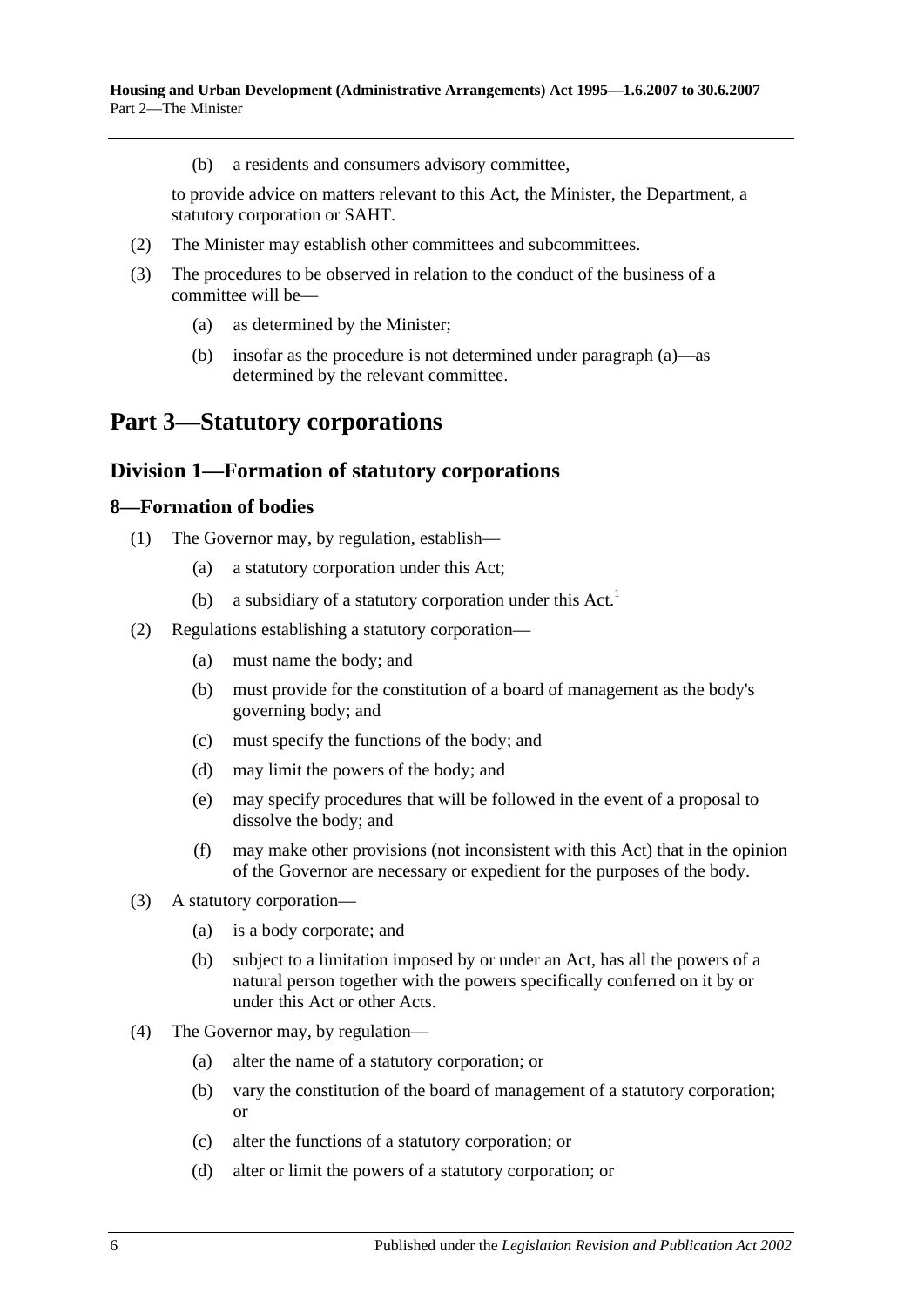- (e) make other provisions (not inconsistent with this Act) that in the opinion of the Governor are necessary or expedient for the purposes of the statutory corporation.
- (5) The Governor may, by regulation—
	- (a) dissolve a body established under this section; and
	- (b) transfer the assets, rights and liabilities of a body dissolved under this provision (either as a whole or in separate parcels specified by regulation)—
		- (i) to the Minister; or
		- (ii) to another statutory corporation; or
		- (iii) to SAHT; or
		- (iv) to the Crown, or to another agent or instrumentality of the Crown (not established under this Act); or
		- (v) with the agreement with the person or body—to a person or body that is not an agent or instrumentality of the Crown; and
	- (c) make other provisions that in the opinion of the Governor are necessary or expedient in connection with the dissolution of the body.
- (6) However, if a regulation is in force under [paragraph](#page-5-4) (e) of [subsection](#page-5-5) (2) in respect of the statutory corporation, a statutory corporation must not be dissolved unless the Governor is satisfied that any relevant procedure prescribed under that paragraph has been followed.
- (7) If a regulation establishing a statutory corporation under this section is disallowed by either House of Parliament, the assets, rights and liabilities of the statutory corporation become assets, rights and liabilities of the Minister.
- **Note—**
	- 1 A subsidiary will also be a statutory corporation for the purposes of this Act.

## <span id="page-6-0"></span>**Division 2—Ministerial control**

#### <span id="page-6-1"></span>**9—Ministerial control**

A statutory corporation is subject to the control and direction of the Minister.

## <span id="page-6-2"></span>**Division 3—Boards**

#### <span id="page-6-3"></span>**10—Appointment of boards of statutory corporations**

- (1) A member of a board is appointed by the Governor on conditions determined by the Governor and for a term, not exceeding three years, determined by the Governor and, at the expiration of the term of appointment, is eligible for reappointment.
- (2) The Governor must appoint a member of a board as the board's presiding member.
- (3) The Governor may appoint a suitable person to be the deputy of a member of a board and to act as a member of a board during a period of absence of the member (and a reference in this Act to a member of a board will be taken to include, unless the contrary intention appears, a reference to a deputy while acting as a member of a board).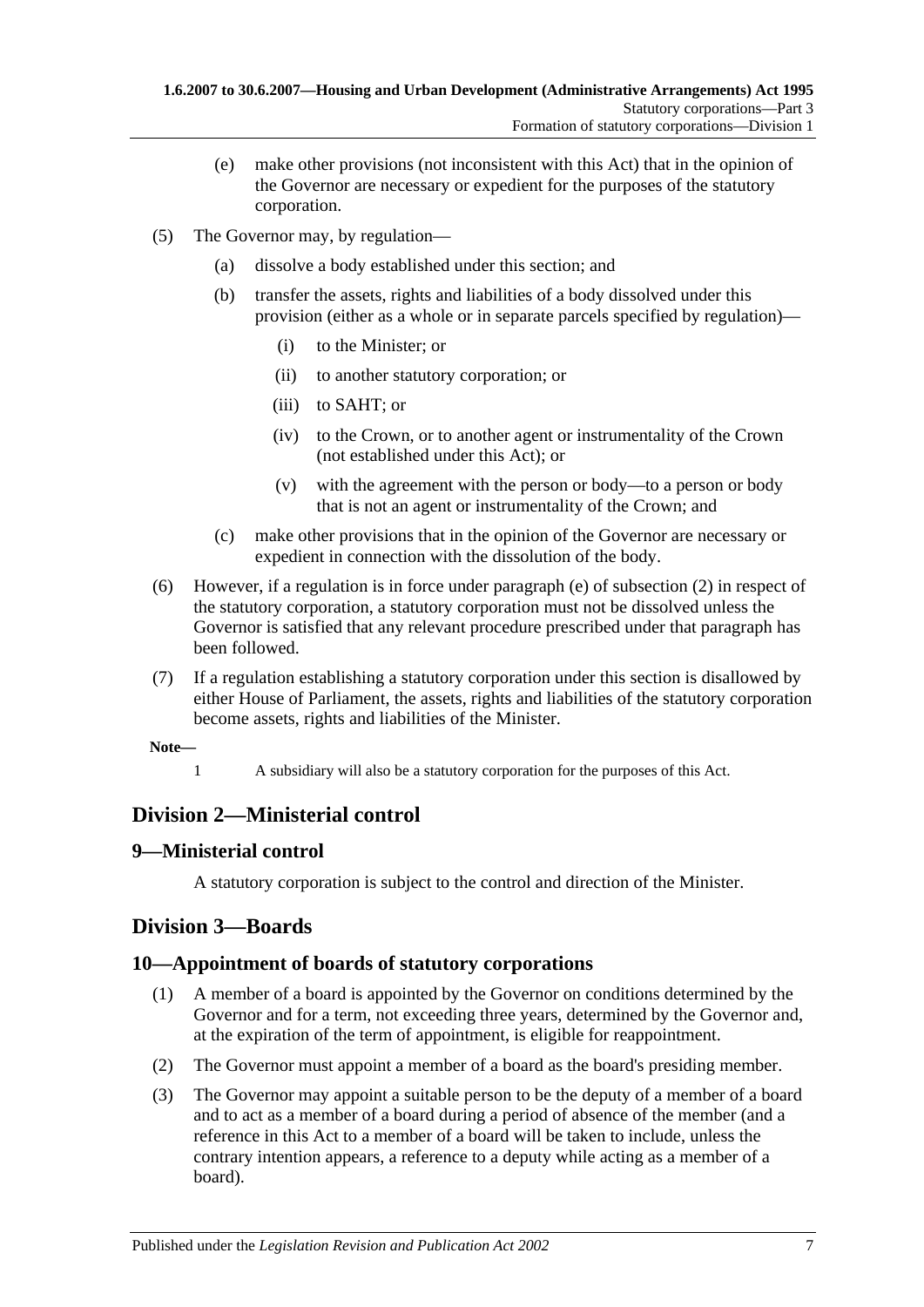- <span id="page-7-2"></span>(4) The Governor may remove a member of a board from office—
	- (a) for breach of, or non-compliance with, a condition of appointment, or on any other basis specified in the instrument of appointment or under an agreement between the Minister and the member; or
	- (b) for misconduct; or
	- (c) for failure or incapacity to carry out official duties satisfactorily; or
	- (d) if serious irregularities have occurred in the conduct of the board's affairs or the board has failed to carry out its functions satisfactorily and the board's membership should, in the opinion of the Governor, be reconstituted for that reason.
- (5) The office of a member of a board becomes vacant if the member—
	- (a) dies; or
	- (b) completes a term of office and is not reappointed; or
	- (c) resigns by written notice to the Minister; or
	- (d) is convicted of an indictable offence or sentenced to imprisonment for an offence; or
	- (e) is removed from office under [subsection](#page-7-2) (4).
- (6) On the office of a member of a board becoming vacant, the Governor may appoint a person to the vacant office.

#### <span id="page-7-0"></span>**11—Allowances and expenses**

A member of a board is entitled to remuneration, allowances and expenses determined by the Governor.

#### <span id="page-7-1"></span>**12—Disclosure of interest**

- (1) A member of a board who has a direct or indirect personal or pecuniary interest in a matter under consideration by the board—
	- (a) must, as soon as he or she becomes aware of his or her interest, disclose the nature and extent of the interest to the board; and
	- (b) must comply with any requirements prescribed by the regulations.

Maximum penalty: Division 5 fine or division 5 imprisonment.

- (2) If a member of a board discloses an interest in a contract or proposed contract and complies with the other requirements of this section—
	- (a) the contract is not liable to be avoided; and
	- (b) the member is not liable to account for profits derived from the contract.
- <span id="page-7-3"></span>(3) If a member of a board fails to make a disclosure of interest or fails to comply with the other requirements of this section in respect of a proposed contract, the contract is liable to be avoided by the board or by the Minister.
- (4) A contract may not be avoided under [subsection](#page-7-3) (3) if a person has acquired an interest in property the subject of the contract in good faith for valuable consideration and without notice of the contravention.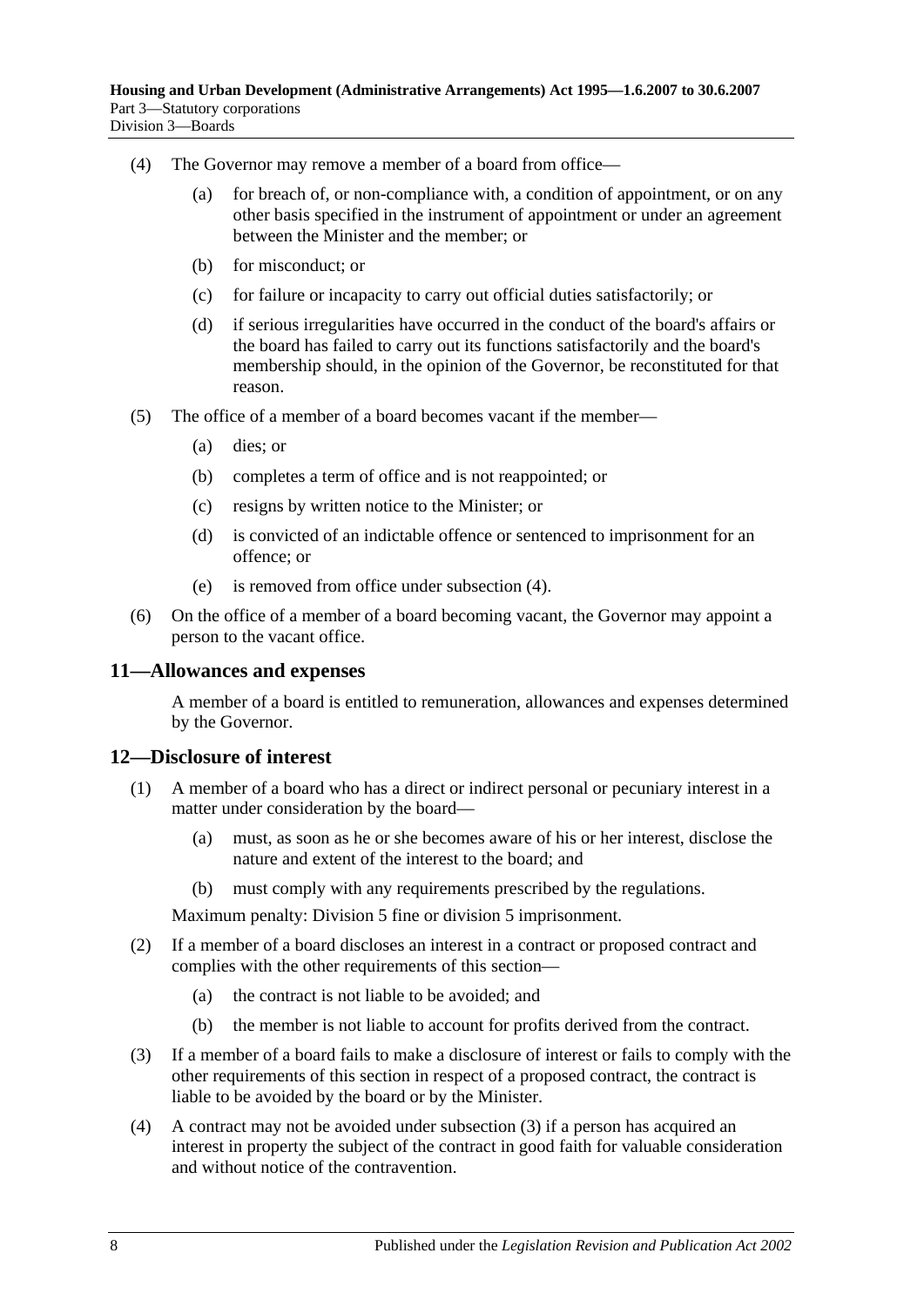(5) If a member of a board has or acquires a personal or pecuniary interest, or is or becomes the holder of an office, such that it is reasonably foreseeable that a conflict might arise with his or her duties as a member of the board, the member must, as soon as reasonably practicable, disclose full and accurate details of the interest or office to the board.

Maximum penalty: Division 4 fine.

- (6) If, in the Minister's opinion, a particular interest is not consistent with the proper discharge of the duties of a member of the board, the Minister may direct the member either to divest himself or herself of the interest or to resign from the board (and non-compliance with the direction constitutes misconduct and hence a ground for removal of the member from the board).
- (7) Without limiting the effect of this section, a member of a board will be taken to have an interest in a matter for the purposes of this section if an associate of the member has an interest in the matter.
- (8) A disclosure under this section must be recorded in the minutes of the board.
- (9) The annual report must include any disclosure made during the relevant financial year by a member of the board of an interest in a matter under consideration by the board.

### <span id="page-8-0"></span>**13—Members' duties of honesty, care and diligence**

- (1) A member of a board must act honestly in the performance of official functions. Maximum penalty: Division 4 fine or division 4 imprisonment.
- (2) A member of a board must exercise a reasonable degree of care and diligence in performing official functions.

Maximum penalty: Division 4 fine.

(3) A member or former member of a board must not make improper use of information acquired because of his or her official position to gain, directly or indirectly, a personal advantage for himself, herself or another, or to cause detriment to the board.

Maximum penalty: Division 4 fine or division 4 imprisonment.

(4) A member of a board must not make improper use of his or her official position to gain, directly or indirectly, a personal advantage for himself, herself or another, or to cause detriment to the board.

Maximum penalty: Division 4 fine or division 4 imprisonment.

- (5) This section—
	- (a) operates both inside and outside the State; and
	- (b) is in addition to, and does not limit, other laws.

## <span id="page-8-1"></span>**14—Validity of acts and immunities of members**

- (1) An act or proceeding of a board is not invalid by reason only of a vacancy in its membership or a defect in the appointment of a member.
- <span id="page-8-2"></span>(2) A member of a board incurs no civil liability for an honest act or omission in the performance or exercise, or purported performance or exercise, of the member's or the board's functions, duties or powers under this Act.
- (3) The immunity conferred by [subsection](#page-8-2) (2) does not extend to culpable negligence.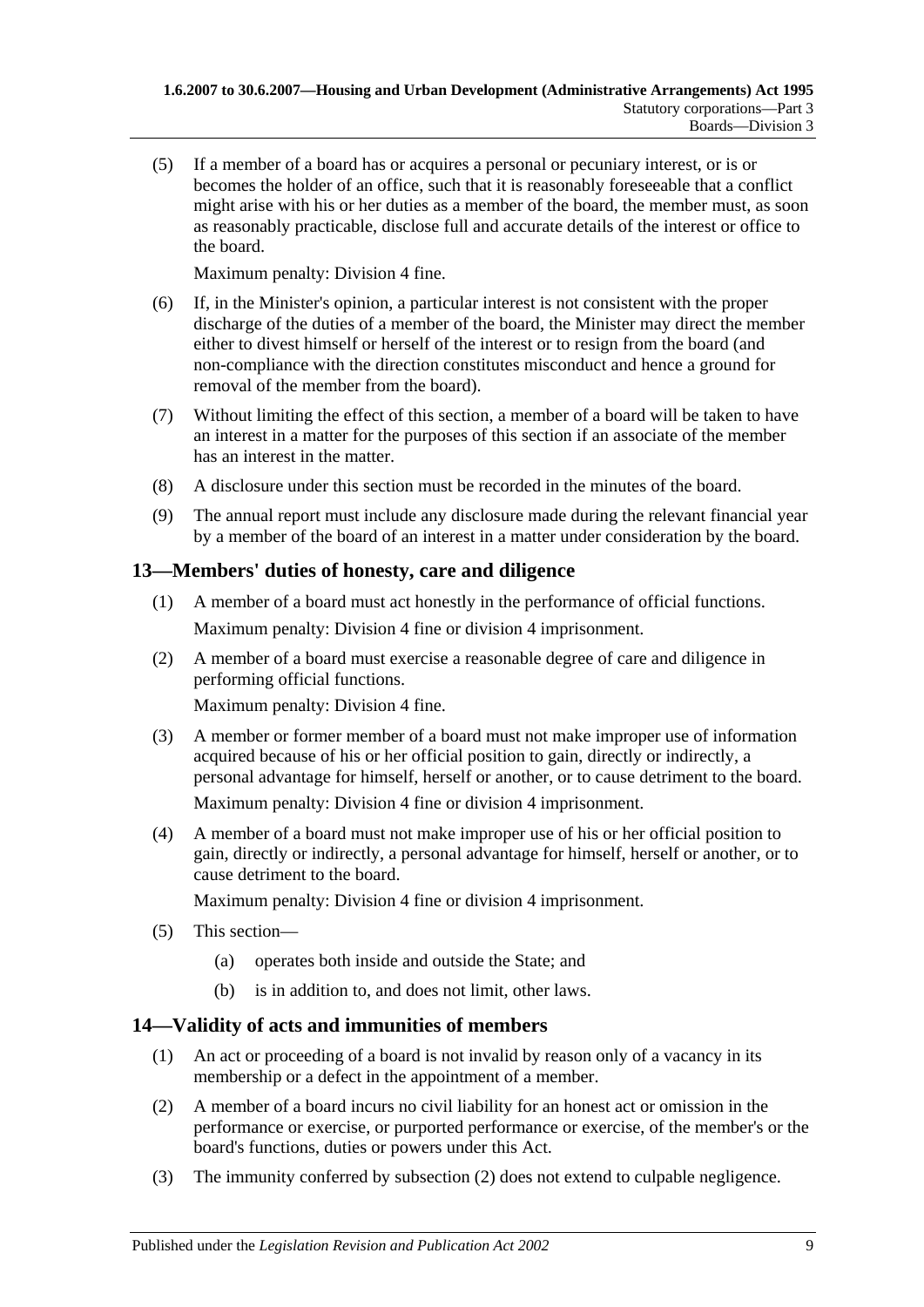(4) A civil liability that would, but for this section, attach to a member attaches instead to the Crown.

## <span id="page-9-0"></span>**15—Proceedings**

- (1) The member appointed to chair meetings of a board will preside at meetings of the board or, in the absence of that member, a member chosen by those present will preside.
- (2) A quorum of a board consists of a number ascertained by dividing the total number of members by half, ignoring any fraction resulting from the division, and adding one (and no business may be transacted at a meeting of the board unless a quorum is present).
- (3) A decision carried by a majority of votes cast by members at a meeting of a board is a decision of the board.
- (4) Each member present at a meeting of a board has one vote on a question arising for decision and, if the votes are equal, the member presiding at the meeting has a second or casting vote.
- (5) A resolution of a board—
	- (a) of which prior notice was given to members of the board in accordance with procedures determined by the board; and
	- (b) in which at least the majority of members of the board expressed their concurrence in writing,

will be taken to be a decision of the board made at a meeting of the board.

- (6) A board must have accurate minutes kept of its proceedings.
- (7) Subject to this Act, a board may determine its own procedures.

#### <span id="page-9-2"></span><span id="page-9-1"></span>**16—General management duties of board**

- (1) The board of a statutory corporation is responsible to the Minister for overseeing the operations of the statutory corporation (and any subsidiary) with the goal of—
	- (a) securing continuing improvements in performance; and
	- (b) protecting the long term viability of the statutory corporation and the Crown's financial and other interests in the statutory corporation.
- (2) Without limiting the effect of [subsection](#page-9-2) (1), the board must for that purpose ensure as far as practicable—
	- (a) that appropriate strategic and operational plans and targets are established; and
	- (b) that the statutory corporation (and any subsidiary) have appropriate management structures and systems for monitoring management performance against plans and targets and that corrective action is taken when necessary; and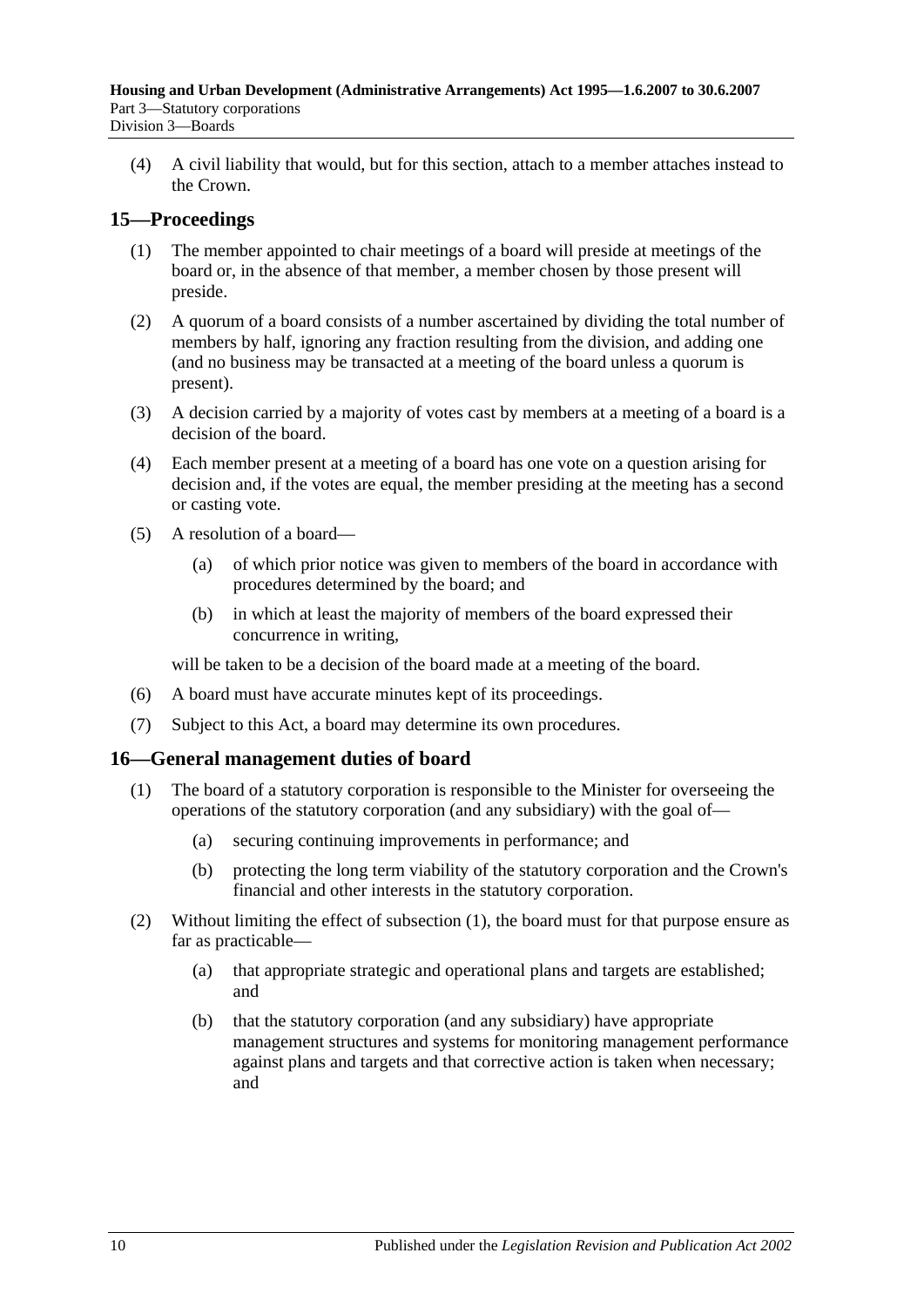- (c) that appropriate systems and practices are established for management and financial planning and control, including systems and practices for the maintenance of accurate and comprehensive records of all transactions, assets and liabilities and physical and human resources of the statutory corporation (and any subsidiary); and
- (d) that all such plans, targets, structures, systems and practices are regularly reviewed and revised as necessary to address changing circumstances and reflect best current commercial practices; and
- (e) that the Minister receives regular reports on the performance of the statutory corporation (and any subsidiary), and on the initiatives of the board; and
- (f) that the Minister is advised, as soon as practicable, of any material development that affects the financial or operating capacity of the statutory corporation (or any subsidiary) or gives rise to an expectation that the corporation (or any subsidiary) may not be able to meet its debts as and when they fall due.

## <span id="page-10-0"></span>**Division 4—Staff etc**

### <span id="page-10-1"></span>**17—Staff etc**

- (1) The Minister will, after consultation with the Chief Executive of the Department and the statutory corporation, determine the staffing arrangements for a statutory corporation (and such staff will, subject to this Act or unless the Minister otherwise determines, be persons who are appointed and hold office under the *[Government](http://www.legislation.sa.gov.au/index.aspx?action=legref&type=act&legtitle=Government%20Management%20and%20Employment%20Act%201985)  [Management and Employment Act](http://www.legislation.sa.gov.au/index.aspx?action=legref&type=act&legtitle=Government%20Management%20and%20Employment%20Act%201985) 1985*).
- (2) A statutory corporation may, with the approval of the Minister or under an authorisation conferred by regulation, engage agents or consultants, and enter into other forms of contract for the provision of services.
- (3) A statutory corporation may, by arrangement with the appropriate authority, make use of the services, facilities or staff of a government department, agency or instrumentality.

## <span id="page-10-2"></span>**Division 5—Committees and delegations**

#### <span id="page-10-3"></span>**18—Committees**

- (1) A board must establish such committees (including advisory committees or subcommittees) as the Minister may require.
- (2) A board may establish such other committees (including advisory committees or subcommittees) as the board thinks fit.
- (3) Subject to a direction of the Minister, the membership of a committee will be determined by the board that established the committee and may, but need not, consist of, or include, members of the board.
- <span id="page-10-4"></span>(4) The procedures to be observed in relation to the conduct of the business of a committee will be—
	- (a) as determined by the Minister or the relevant board; or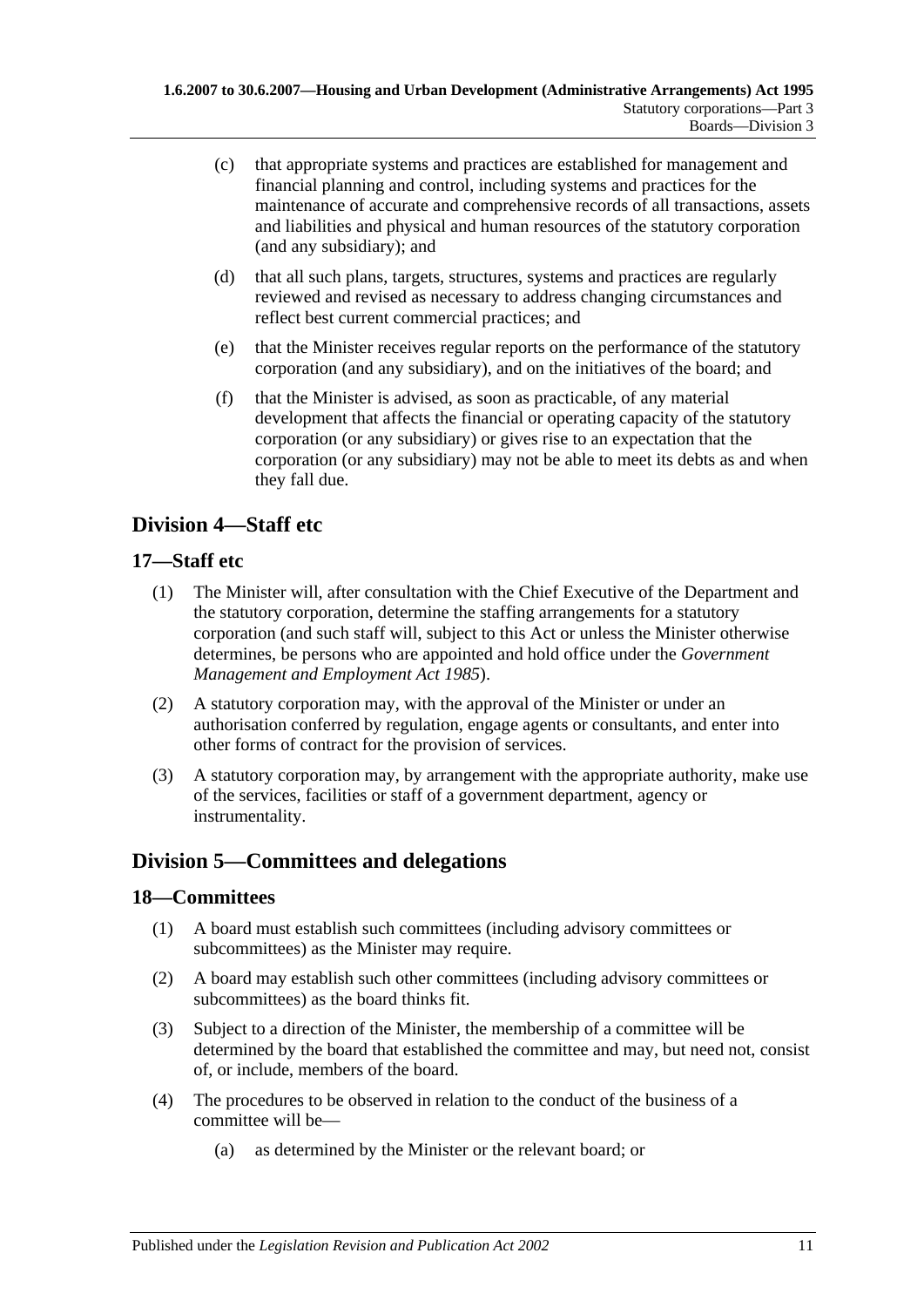(b) insofar as the procedure is not determined under [paragraph](#page-10-4) (a), as determined by the committee.

#### <span id="page-11-0"></span>**19—Delegations**

- (1) A board may delegate a function or power conferred on or vested in the board (or its statutory corporation) under this Act—
	- (a) to a specified person or body; or
	- (b) to a person occupying a specified office or position.
- (2) A delegation—
	- (a) may be made subject to conditions and limitations specified in the instrument of delegation; and
	- (b) if the instrument of delegation so provides, may be further delegated by the delegate; and
	- (c) is revocable at will and does not prevent the board from acting itself in a matter.

## <span id="page-11-1"></span>**Division 6—Operational, property and financial matters**

#### <span id="page-11-2"></span>**20—Common seal**

A statutory corporation must have a common seal and if a document appears to bear the common seal of the statutory corporation, it will be presumed in the absence of proof to the contrary that the common seal of the statutory corporation was properly affixed to the document.

#### <span id="page-11-3"></span>**21—Specific powers**

- <span id="page-11-4"></span>(1) Without limiting another provision of this Act, but subject to a limitation or condition imposed by the Minister in relation to the statutory corporation, a statutory corporation may—
	- (a) sue and be sued;
	- (b) acquire, hold, deal with and dispose of real and personal property (or an interest in real or personal property), and grant or hold a lease or licence;
	- (c) with the approval of the Minister or as authorised by regulation—acquire, hold, deal with and dispose of shares in, or securities issued by, another body corporate, or participate in the formation of another body;
	- (d) with the approval of the Minister or as authorised by regulation—borrow money and obtain other forms of financial accommodation;
	- (e) establish and operate ADI accounts and invest money;
	- (f) enter into any kind of contract or arrangement;
	- (g) exercise other powers conferred by regulation;
	- (h) exercise other powers that are necessary, expedient or incidental to the functions of the statutory corporation.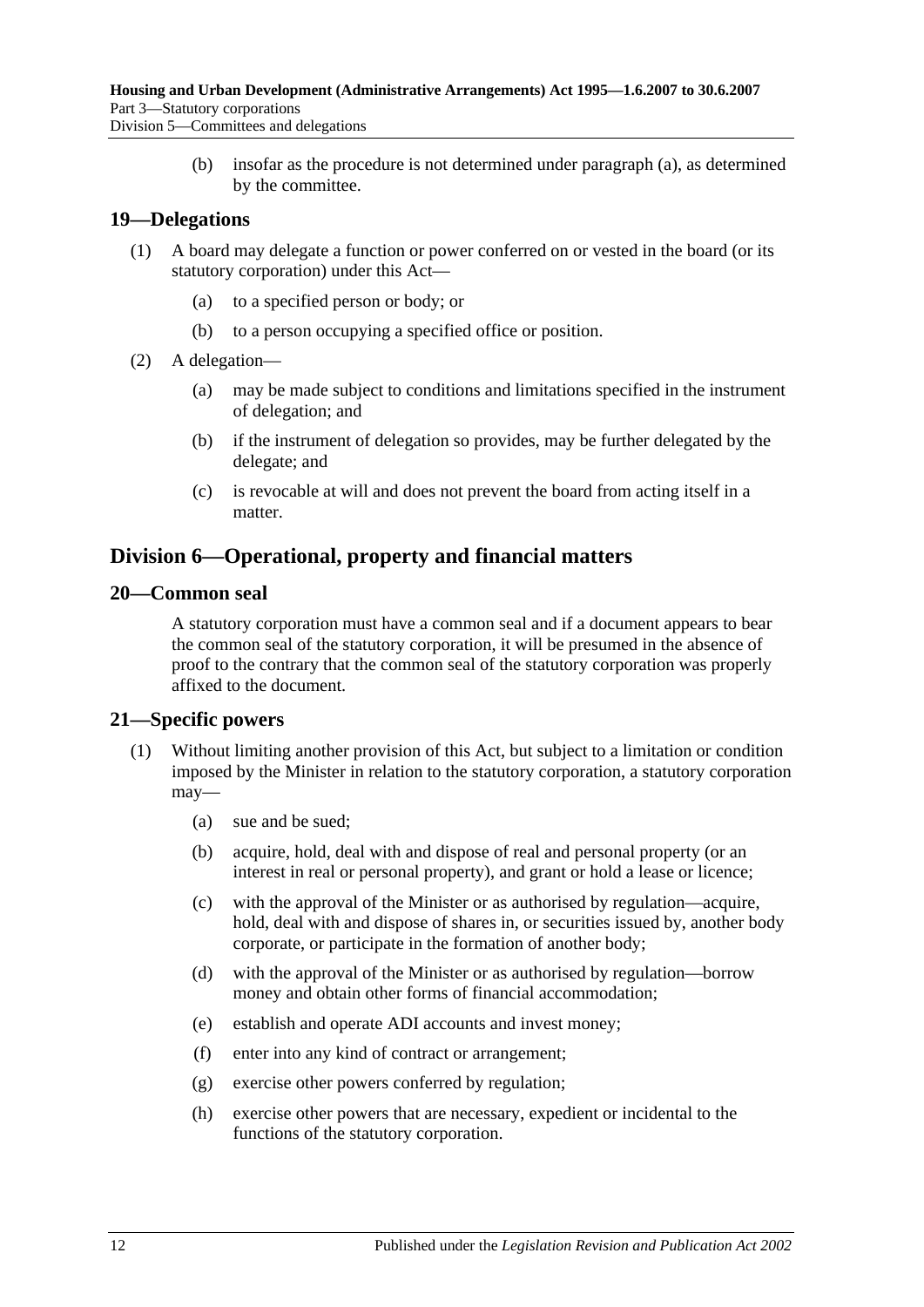- <span id="page-12-3"></span>(2) A statutory corporation must not establish a trust scheme or a partnership or other scheme or arrangement for sharing of profits or joint venture with another person or undertake an operation or transaction pursuant to such a scheme or arrangement.
- (3) However, [subsection](#page-12-3) (2) does not apply if—
	- (a) the statutory corporation is acting with the approval of the Minister; or
	- (b) the other party to the scheme or arrangement is another statutory corporation, SAHT or SACHA; or
	- (c) a regulation provides that [subsection](#page-12-3) (2) does not apply to the statutory corporation.
- (4) The Minister must obtain the concurrence of the Treasurer before giving an approval under [subsection](#page-11-4) (1)(d).

### <span id="page-12-0"></span>**22—Property to be held on behalf of Crown**

A statutory corporation holds its property on behalf of the Crown.

#### <span id="page-12-4"></span><span id="page-12-1"></span>**23—Transfer of property etc**

- <span id="page-12-5"></span>(1) The Minister may with the concurrence of the Treasurer, by notice in the Gazette—
	- (a) transfer an asset, right or liability of the Minister to a statutory corporation or to SAHT;
	- (b) transfer an asset, right or liability of a statutory corporation—
		- (i) to the Minister; or
		- (ii) to another statutory corporation; or
		- (iii) to SAHT or SACHA; or
		- (iv) to the Crown, or to another agent or instrumentality of the Crown (not established under this Act); or
		- (v) in prescribed circumstances, subject to prescribed conditions (if any), and with the agreement of the person or body—to a person or body that is not an agent or instrumentality of the Crown.
- (2) A notice under [subsection](#page-12-4) (1) may make other provisions that in the opinion of the Minister are necessary or expedient in connection with the relevant transfer.
- (3) However, the Minister must not act under [subsection](#page-12-5) (1)(b) if to do so would contravene an express agreement entered into by the Minister that limits the Minister's powers in relation to the statutory corporation.

#### <span id="page-12-6"></span><span id="page-12-2"></span>**24—Securities**

- (1) A statutory corporation may, with the approval of the Minister—
	- (a) grant a mortgage or charge over an asset of the statutory corporation; or
	- (b) enter into a contract of guarantee or indemnity; or
	- (c) issue debentures or promissory notes that are charged over the assets of the statutory corporation generally, or over specified assets of the statutory corporation; or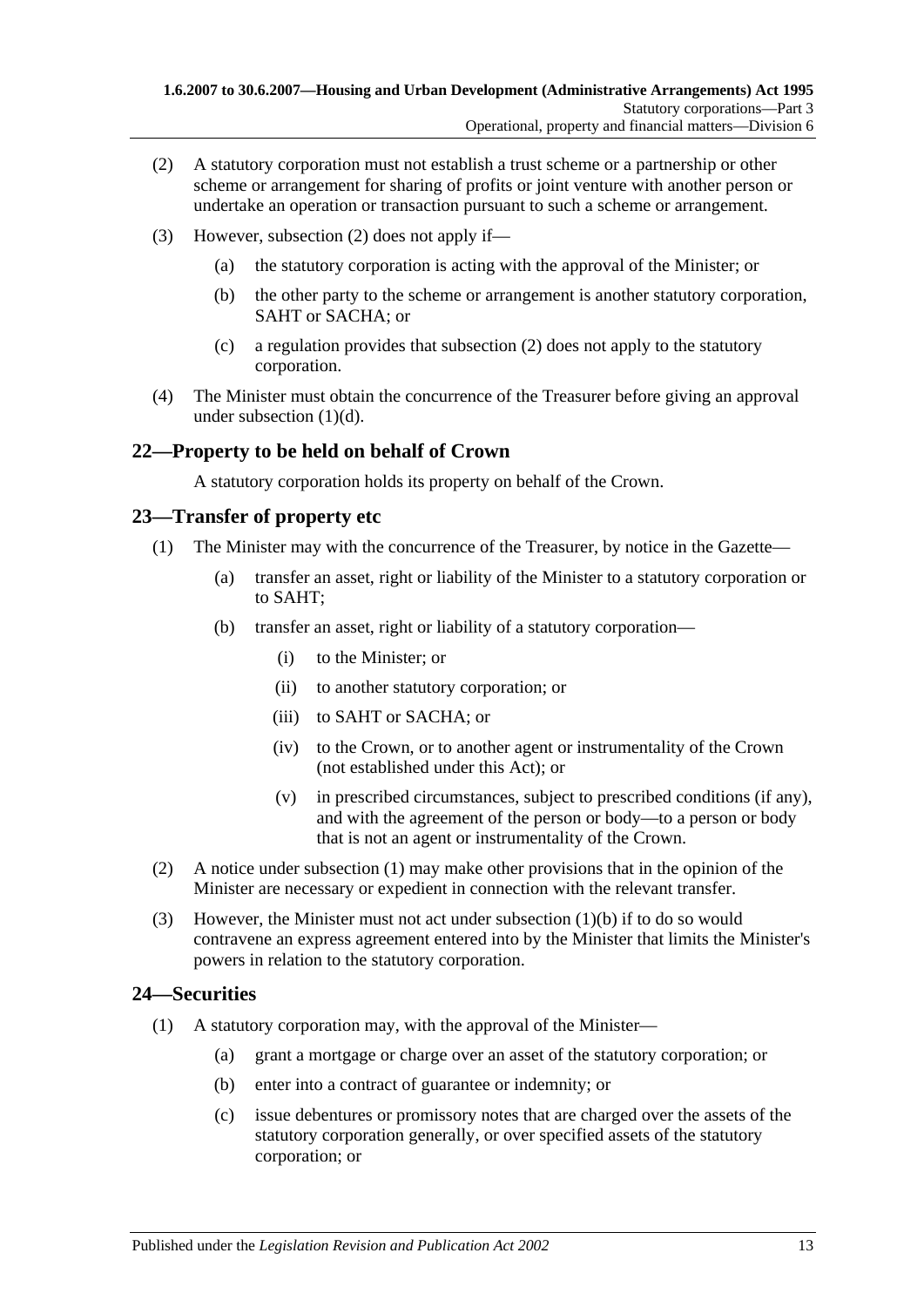Division 6—Operational, property and financial matters

- (d) issue inscribed debenture stock in accordance with a scheme prescribed by the regulations.
- (2) The Minister must obtain the concurrence of the Treasurer before giving an approval under [subsection](#page-12-6) (1).
- (3) A liability of a statutory corporation incurred with the concurrence of the Treasurer is guaranteed by the Treasurer.

#### <span id="page-13-0"></span>**25—Tax and other liabilities**

- (1) The Treasurer may require a statutory corporation to pay all or specified rates, duties, taxes and imposts, and to assume other liabilities and duties (either generally or of a specified kind), as would apply under the law of the State if the statutory corporation were a public company.
- <span id="page-13-2"></span>(2) The Treasurer may require a statutory corporation to pay to the Treasurer, for the credit of the Consolidated Account, such amounts as the Treasurer from time to time determines to be equivalent in effect to either (or both) of the following:
	- (a) income tax and other taxes or imposts that the statutory corporation does not pay to the Commonwealth but would be liable to pay under the law of the Commonwealth if it were constituted and organised in such manner as the Treasurer determines to be appropriate for the purposes of this subsection as a public company or, in the case of a statutory corporation with two or more divisions, as two or more public companies; and
	- (b) council rates that the statutory corporation would be liable to pay to a council if the statutory corporation were a public company.
- (3) Amounts determined to be payable under [subsection](#page-13-2) (2) must be paid by the statutory corporation at the times and in the manner determined by the Treasurer.

## <span id="page-13-3"></span><span id="page-13-1"></span>**26—Dividends**

- (1) A statutory corporation to which this section applies must, before the end of each financial year, recommend to the Minister that the statutory corporation pay a specified dividend, or not pay a dividend, for that financial year, as the statutory corporation considers appropriate.
- (2) The Minister may, in consultation with the Treasurer, by notice to the statutory corporation—
	- (a) approve a recommendation of the statutory corporation under [subsection](#page-13-3) (1); or
	- (b) determine that a specified dividend be paid, or that no dividend be paid,

as the Minister and the Treasurer consider appropriate.

<span id="page-13-4"></span>(3) A statutory corporation to which this section applies must, if so required by the Minister at any time during a financial year, recommend to the Minister that a specified interim dividend or specified interim dividends be paid by the statutory corporation for that financial year, or that no such dividend or dividends be paid by the statutory corporation, as the corporation considers appropriate.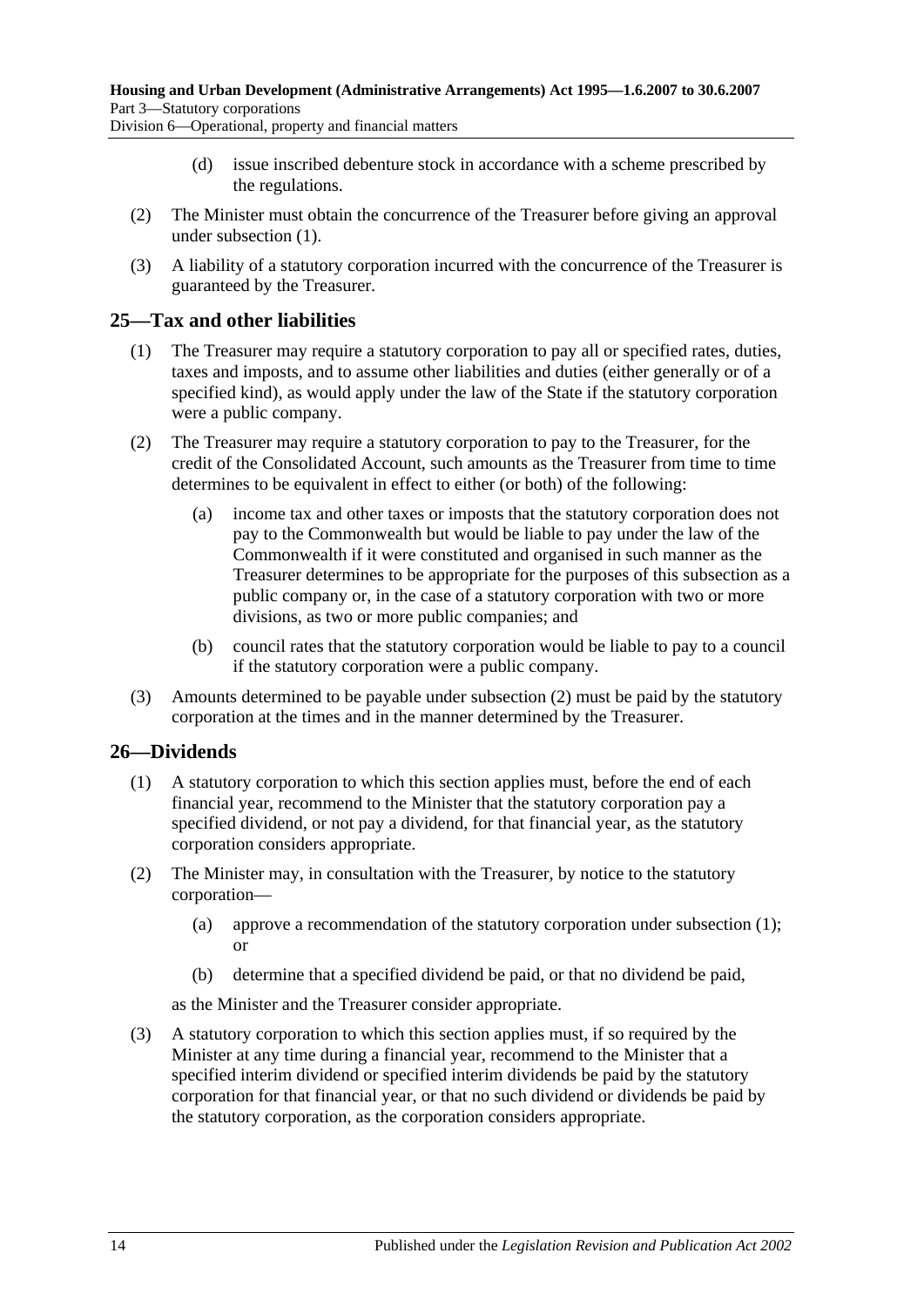- (4) The Minister may, in consultation with the Treasurer, by notice to the statutory corporation—
	- (a) approve a recommendation of the statutory corporation under [subsection](#page-13-4) (3); or
	- (b) determine that an interim dividend or interim dividends be paid, or that no interim dividend be paid,

as the Minister and the Treasurer consider appropriate.

- (5) If a dividend or interim dividend or dividends is or are to be paid by a statutory corporation, the dividend or interim dividend or dividends must be paid by the statutory corporation to the Minister in the manner and at the time or times determined by the Minister in consultation with the Treasurer.
- (6) If the Minister receives an amount from a statutory corporation under this section, the Minister may, in consultation with the Treasurer—
	- (a) allocate that amount, or a part of that amount, in a manner determined by the Minister; or
	- (b) pay that amount, or a part of that amount, for the credit of the Consolidated Account.
- (7) A recommendation under this section must be made by the board of the statutory corporation and may not be made by a person or committee pursuant to a delegation.
- (8) This section applies to a statutory corporation that is required to comply with this section by the Minister in consultation with the Treasurer.

## <span id="page-14-0"></span>**27—Audit and accounts**

- (1) A statutory corporation must, unless exempted by the Minister after consultation with the Treasurer, establish and maintain effective internal auditing of its operations.
- (2) A statutory corporation must keep proper accounting records in relation to its financial affairs, and must have annual statements of accounts prepared in respect of each financial year.
- (3) The accounting records and statements of accounts must comply with any applicable instructions of the Treasurer under section 41 of the *[Public Finance and Audit](http://www.legislation.sa.gov.au/index.aspx?action=legref&type=act&legtitle=Public%20Finance%20and%20Audit%20Act%201987)  Act [1987](http://www.legislation.sa.gov.au/index.aspx?action=legref&type=act&legtitle=Public%20Finance%20and%20Audit%20Act%201987)*.
- (4) The Auditor-General may at any time audit the accounts of a statutory corporation and must audit the annual statement of accounts.

## <span id="page-14-1"></span>**Division 7—Performance and reporting obligations**

#### <span id="page-14-2"></span>**28—Objectives**

- (1) The Minister may, after consultation with a statutory corporation, prepare a statement setting various objectives, targets or goals that the statutory corporation is to pursue over the period specified in the statement and dealing with such other matters as the Minister considers appropriate.
- (2) The statutory corporation must review the statement whenever it is necessary to do so on account of a direction of the Minister under this Act, and in any event at least once in every twelve month period.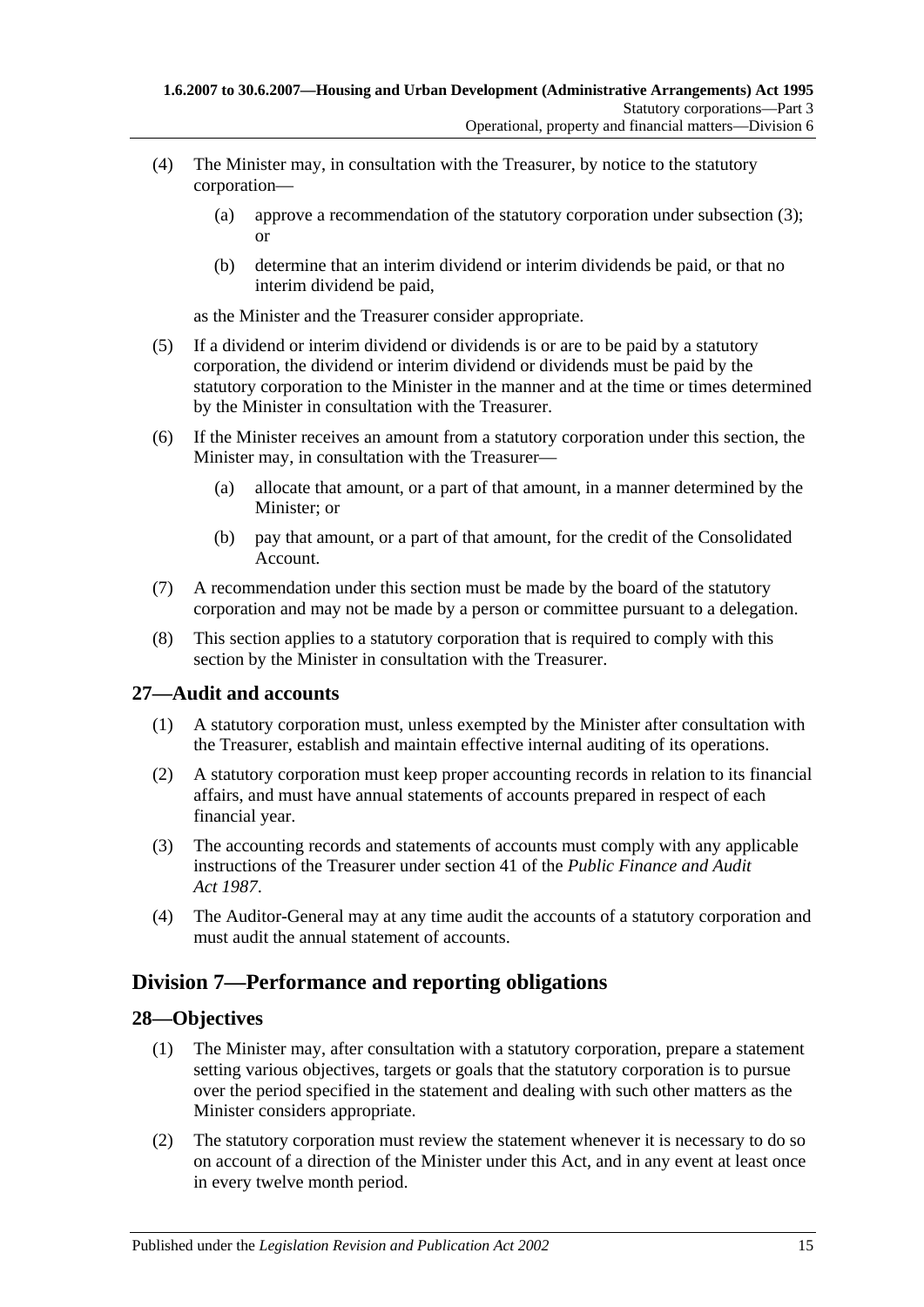- - (3) The Minister may, after consultation with a statutory corporation, amend a statement issued in relation to that statutory corporation at any time.
	- (4) The Minister must consult with the Treasurer if the statutory corporation is to be set financial objectives, targets or goals.

## <span id="page-15-0"></span>**29—Provision of information and reports to the Minister**

- (1) A statutory corporation must, at the request of the Minister, furnish the Minister with such information or records in the possession or control of the statutory corporation as the Minister may require in such manner and form as the Minister may require.
- (2) If a record in the possession or control of a statutory corporation is furnished to the Minister under this section, the Minister may make, retain and deal with copies of the record as the Minister thinks fit.
- <span id="page-15-6"></span>(3) If a statutory corporation considers that information or record furnished under this section contains matters that should be treated for any reason as confidential, the statutory corporation may advise the Minister of that opinion giving the reason for the opinion, and the Minister may, subject to [subsection](#page-15-5) (4), act on that advice as the Minister thinks fit.
- <span id="page-15-5"></span>(4) If the Minister is satisfied on the basis of the statutory corporation's advice under [subsection](#page-15-6) (3) that the statutory corporation owes a duty of confidence in respect of a matter, the Minister must ensure the observance of that duty in respect of the matter, but this subsection does not prevent the Minister from disclosing the matter as required in the proper performance of ministerial functions or duties.

## <span id="page-15-1"></span>**30—Annual report**

- (1) A statutory corporation must, on or before 30 September in each year, prepare and present to the Minister a report on the operations of the statutory corporation during the financial year that ended on the preceding 30 June.
- (2) The report must incorporate the audited accounts and financial statements of the statutory corporation.
- (3) The Minister must, within 12 sitting days after receiving a report under this section, have copies of the report laid before both Houses of Parliament.

## <span id="page-15-2"></span>**Part 4—Miscellaneous**

## <span id="page-15-3"></span>**31—Acquisition of land**

A statutory corporation may, with the consent of the Minister, acquire land for a purpose associated with the performance of its functions under and in accordance with the *[Land Acquisition Act](http://www.legislation.sa.gov.au/index.aspx?action=legref&type=act&legtitle=Land%20Acquisition%20Act%201969) 1969*.

## <span id="page-15-4"></span>**32—Power to enter land**

- (1) A person authorised in writing by the Minister to do so may enter land and conduct a survey, valuation, test or examination that the Minister considers necessary or expedient for the purposes of this Act.
- (2) A person must not enter land under this section unless the person has given reasonable notice of his or her intention to do so to the occupier of the land.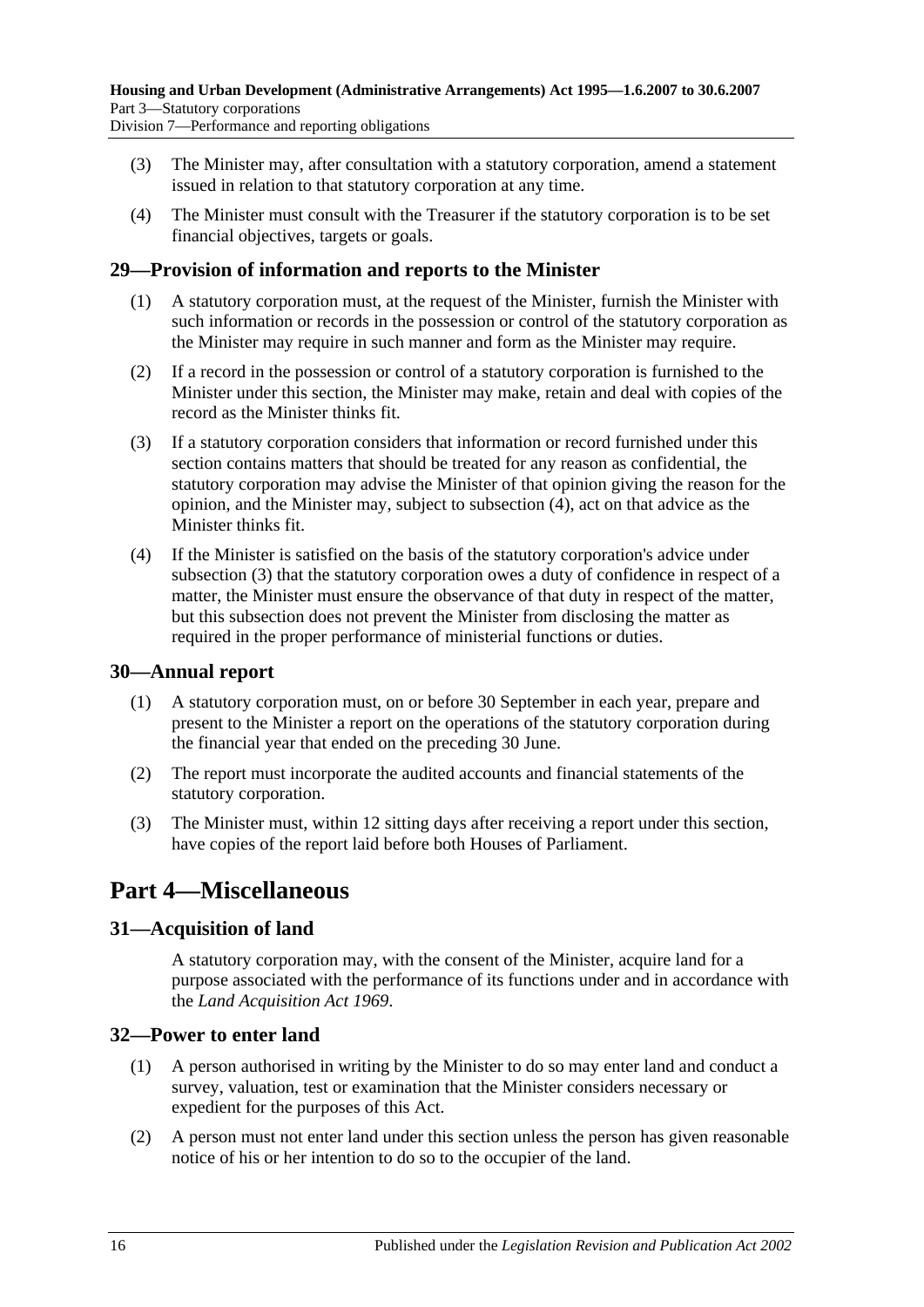(3) A person must not, without reasonable excuse, hinder a person in the exercise of a power under this section.

Maximum penalty: Division 6 fine.

(4) This section does not limit a power conferred by or under an agreement or mortgage, or by or under another Act or law.

#### <span id="page-16-0"></span>**33—Satisfaction of Treasurer's guarantee**

A liability of the Treasurer arising by virtue of a guarantee under this Act is to be paid out of the Consolidated Account (which is appropriated to the necessary extent).

#### <span id="page-16-1"></span>**34—Effect of transfers**

- (1) The transfer of an asset, right or liability under this Act operates by force of this Act and despite the provisions of another law.
- (2) The transfer of a liability under this Act operates to discharge the body from which the liability was transferred from the liability.

#### <span id="page-16-5"></span><span id="page-16-2"></span>**35—Registering authorities to note transfer**

- (1) The Registrar-General or another authority required or authorised under a law of the State to register or record transactions affecting assets, rights or liabilities, or documents relating to such transactions, must, on application under this section, register or record in an appropriate manner the transfer to the Minister or another body of an asset, right or liability by regulation, proclamation or notice under this Act.
- (2) An instrument relating to an asset, right or liability that has transferred to the Minister or a body by regulation, proclamation or notice under this Act must, if the instrument is executed by the Minister or the body and is otherwise in an appropriate form, be registered or recorded by the Registrar-General or another appropriate authority despite the fact that the Minister or the body has not been registered or recorded as the proprietor of the property under [subsection](#page-16-5) (1).
- (3) The vesting of property by regulation, proclamation or notice under this Act, and an instrument evidencing or giving effect to that vesting, are exempt from stamp duty.

#### <span id="page-16-3"></span>**36—Offences**

- (1) A prosecution for an offence against this Act may be commenced within three years after the date of the alleged commission of the offence or, with the authorisation of the Attorney-General, at a later time within five years after the date of the alleged commission of the offence.
- (2) An apparently genuine document purporting to be signed by the Attorney-General and to authorise the commencement of proceedings for an offence against this Act will be accepted in legal proceedings, in the absence of proof to the contrary, as proof of the authorisation.

#### <span id="page-16-4"></span>**36A—Approvals by Minister or Treasurer**

A matter under this Act for which the approval of the Minister or the Treasurer is required will be regarded as having that approval—

(a) whether the approval is given in respect of that particular matter or a class of matters to which it belongs; and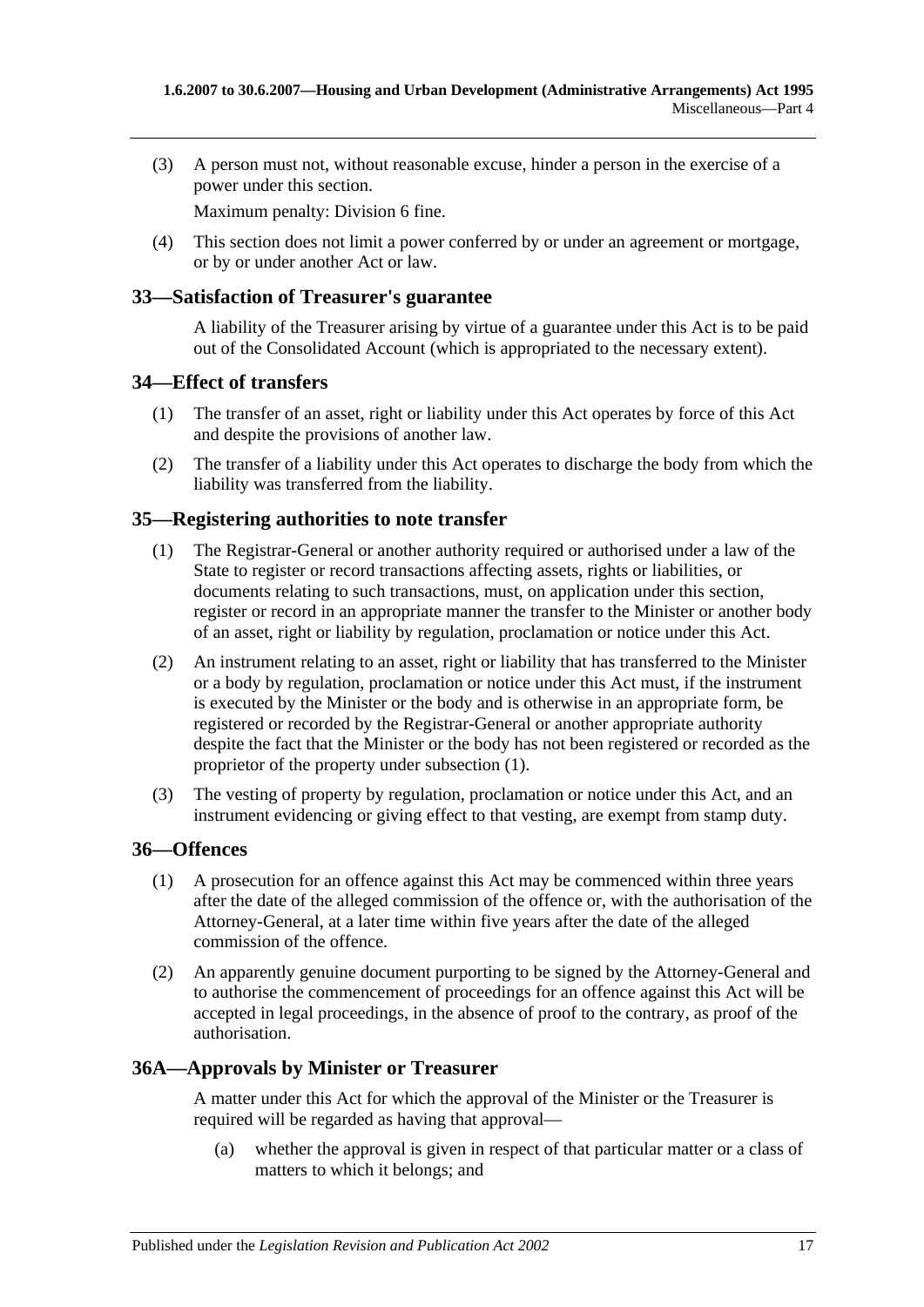(b) whether the approval is given by the Minister or Treasurer or by a person acting with the authority of the Minister or Treasurer.

#### <span id="page-17-4"></span><span id="page-17-0"></span>**37—Regulations**

- (1) The Governor may make regulations that are contemplated by, or necessary or expedient for the purposes of, this Act.
- (2) Without limiting the generality of [subsection](#page-17-4) (1), the regulations may—
	- (a) make provision for, or in relation to, the form or content of any agreement between a statutory corporation and another party;
	- (b) make provision in relation to—
		- (i) the operations of a statutory corporation;
		- (ii) the dissolution of a statutory corporation;
	- (c) make provision for matters relevant to landlord and tenant issues arising from the provision of public housing;
	- (d) make provision for information to be kept by statutory corporations, and for the provision of reports or returns to the Minister or a prescribed person or authority;
	- (e) prescribe penalties, not exceeding \$500, for a breach of a regulation.
- (3) The regulations may—
	- (a) be of general or limited application; and
	- (b) make different provision according to the persons, things or circumstances to which they are expressed to apply; and
	- (c) provide that a matter or thing is to be determined, dispensed with, regulated or prohibited according to the discretion of the Minister or a prescribed person or authority.

## <span id="page-17-1"></span>**Schedule 2—Transitional provisions**

#### <span id="page-17-2"></span>**1—Interpretation**

In this Schedule—

*Homestart* means *Homestart Finance Ltd* (ACN 008 272437);

*relevant day* means the day on which this Schedule comes into operation;

*Urban Land Trust* means the South Australian Urban Land Trust (as in existence immediately before the relevant day).

#### <span id="page-17-3"></span>**3—Dissolution of Homestart**

Homestart is, by force of this clause, dissolved.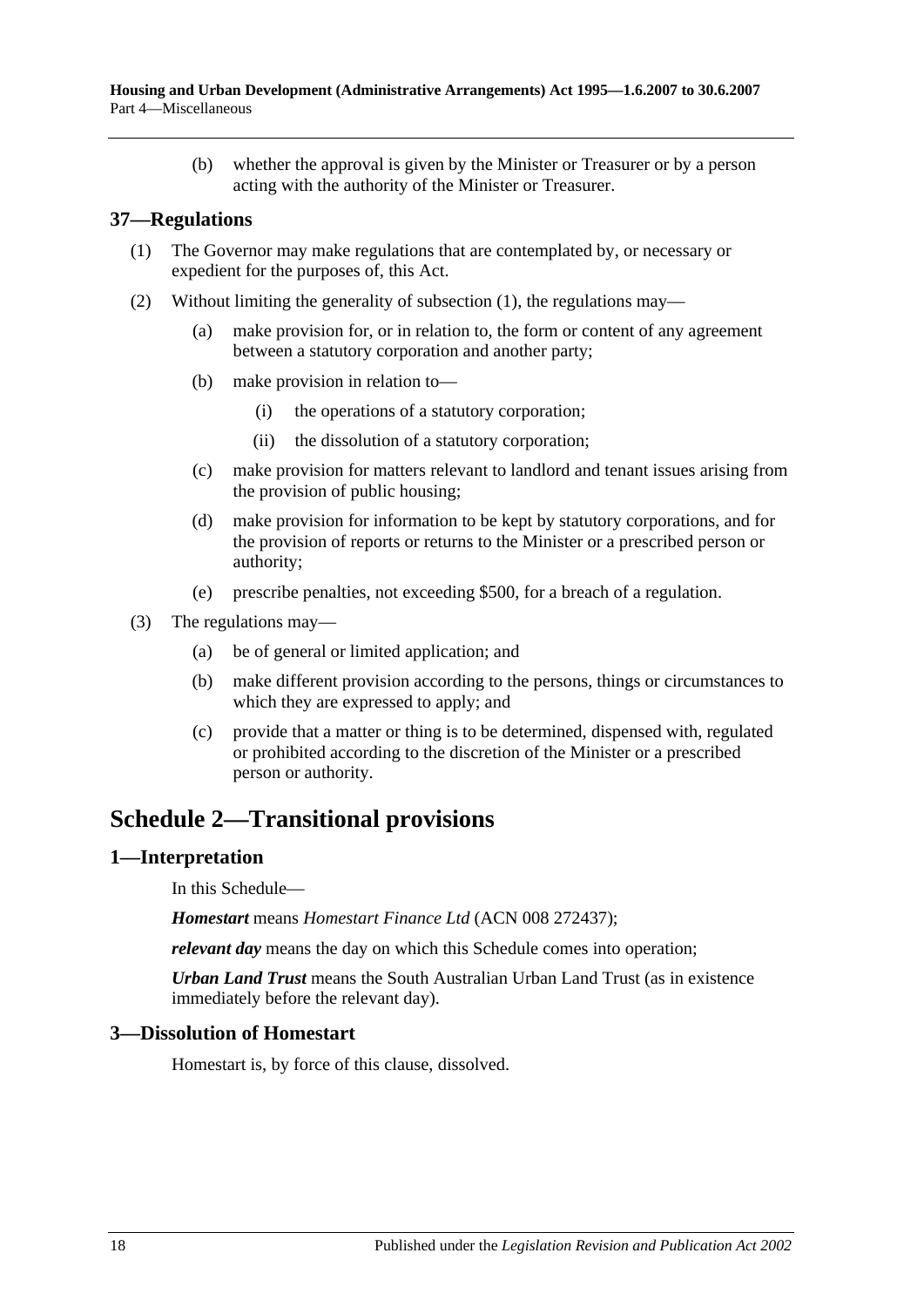### <span id="page-18-4"></span><span id="page-18-0"></span>**4—Staff**

- (1) The Governor may, by proclamation, transfer the employment of a person who was an officer or employee of Homestart or the Urban Land Trust immediately before the relevant day—
	- (a) to the Department; or
	- (b) to SAHT; or
	- (c) to a statutory corporation established under this Act.
- (2) The transfer of a person under [subclause](#page-18-4) (1) does not affect—
	- (a) existing conditions of employment or existing or accruing rights to leave; or
	- (b) a process commenced for variation of those conditions or rights.

### <span id="page-18-5"></span><span id="page-18-1"></span>**5—Vesting of property etc in the Minister**

- (1) The Minister succeeds to all the property, assets, rights, powers, liabilities and obligations of Homestart and the Urban Land Trust.
- (2) However, [subclause](#page-18-5) (1) does not apply to property, assets, rights, powers, liabilities or obligations vested by the Governor, by proclamation, in—
	- (a) the Crown; or
	- (b) another Minister of the Crown; or
	- (c) an agent or instrumentality of the Crown; or
	- (d) a statutory corporation established under this Act.
- (3) The vesting of property by this clause, and an instrument evidencing or giving effect to that vesting, are exempt from stamp duty.
- <span id="page-18-6"></span>(4) The Registrar-General or another authority required or authorised under a law of the State to register or record transactions affecting assets, rights or liabilities, or documents relating to such transactions, must, on application under this clause, register or record in an appropriate manner a vesting under this clause.
- (5) An instrument relating to an asset, right or liability that has vested in the Minister or a body under this clause must, if the instrument is executed by the Minister or the body and is otherwise in an appropriate form, be registered or recorded by the Registrar-General or another appropriate authority despite the fact that the Minister or the body has not been registered or recorded as the proprietor of the property under [subclause](#page-18-6) (4).

## <span id="page-18-2"></span>**6—Statutory fund**

The South Australian Urban Land Trust Fund vests in the Minister.

#### <span id="page-18-3"></span>**7—References**

The Governor may, by proclamation, declare that a reference in an Act or instrument (or an instrument of a specified class) to Homestart or the Urban Land Trust is to be taken to be a reference to the Minister, or to a body specified in the proclamation.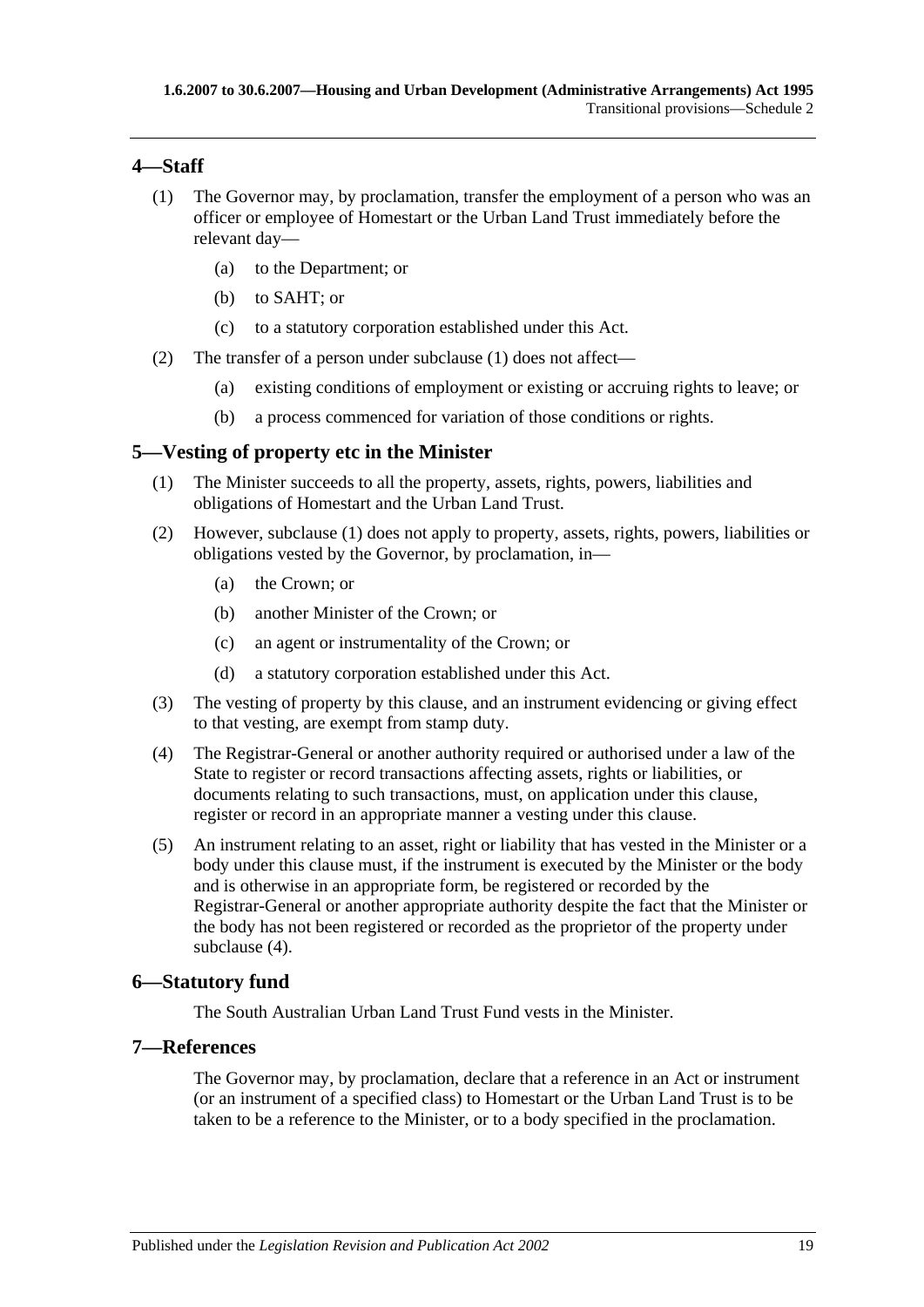## <span id="page-19-0"></span>**8—Regulations**

The regulations may contain other provisions of a saving or transitional nature consequent on the enactment of this Act.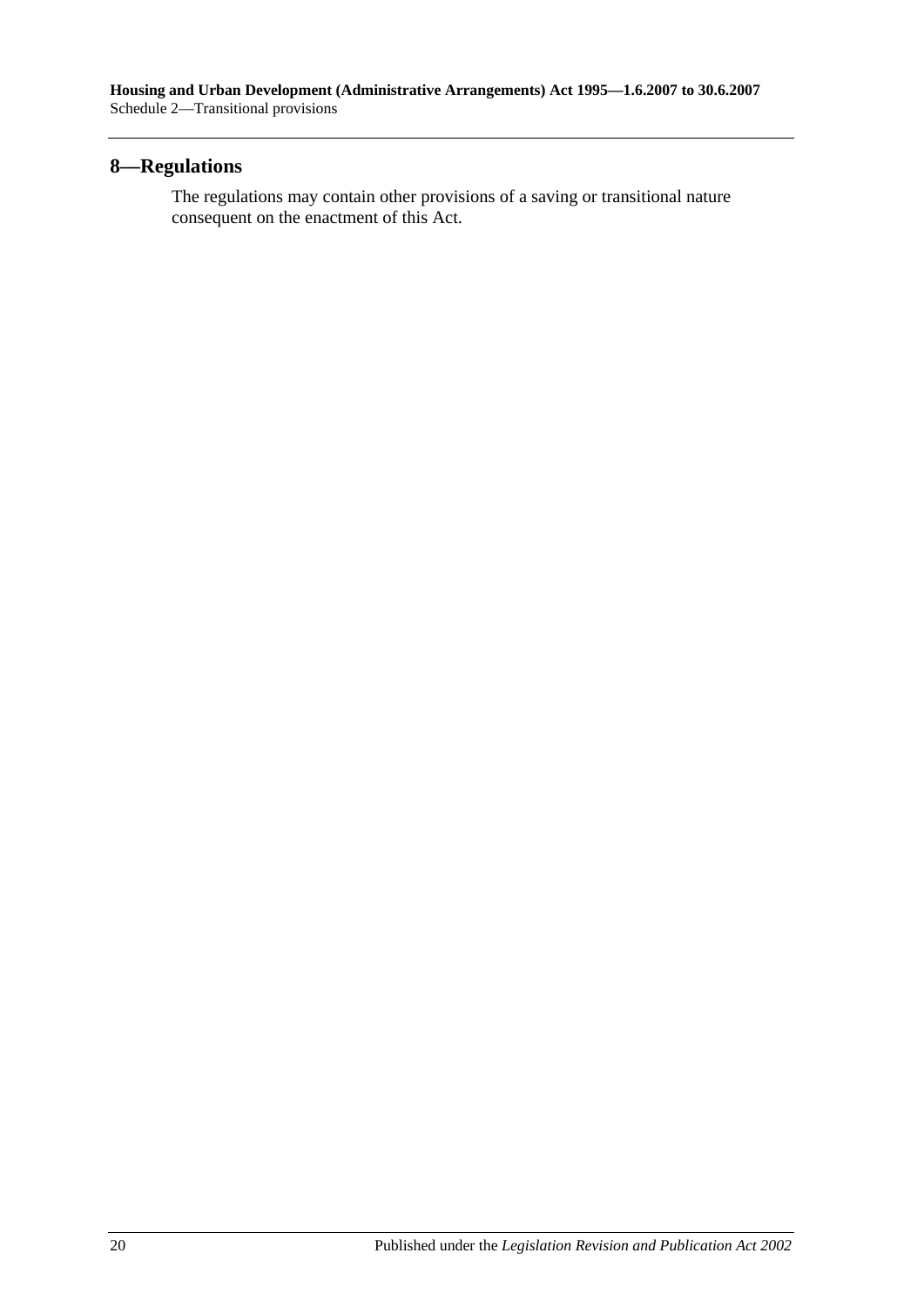# <span id="page-20-0"></span>**Legislative history**

## **Notes**

- Amendments of this version that are uncommenced are not incorporated into the text.
- Please note—References in the legislation to other legislation or instruments or to titles of bodies or offices are not automatically updated as part of the program for the revision and publication of legislation and therefore may be obsolete.
- Earlier versions of this Act (historical versions) are listed at the end of the legislative history.
- For further information relating to the Act and subordinate legislation made under the Act see the Index of South Australian Statutes or www.legislation.sa.gov.au.

## **Legislation repealed by principal Act**

The *Housing and Urban Development (Administrative Arrangements) Act 1995* repealed the following:

*Urban Land Trust Act 1981*

## **Legislation amended by principal Act**

The *Housing and Urban Development (Administrative Arrangements) Act 1995* amended the following:

*Housing Improvement Act 1940*

## **Principal Act and amendments**

| Year | N <sub>0</sub> | Title                                                                      | Assent     | Commencement                                                                                                                                                                                                                                                    |
|------|----------------|----------------------------------------------------------------------------|------------|-----------------------------------------------------------------------------------------------------------------------------------------------------------------------------------------------------------------------------------------------------------------|
| 1995 | 42             | Housing and Urban Development<br>(Administrative Arrangements)<br>Act 1995 | 4.5.1995   | 1.7.1995 (Gazette 15.6.1995 p2842)                                                                                                                                                                                                                              |
| 1995 | 109            | <b>South Australian Housing Trust</b><br>Act 1995                          | 21.12.1995 | 1.1.1996 (Gazette 21.12.1995 p1759)                                                                                                                                                                                                                             |
| 1999 | 33             | <b>Financial Sector Reform (South</b><br>Australia) Act 1999               | 17.6.1999  | Sch (item $29$ )—1.7.1999 being the date<br>specified under s 3(16) of the <i>Financial</i><br>Sector Reform (Amendments and<br>Transitional Provisions) Act (No. 1) 1999<br>of the Commonwealth as the transfer date<br>for the purposes of that Act: $s$ 2(2) |
| 2006 | 43             | <b>Statutes Amendment (Domestic</b><br>Partners) Act 2006                  | 14.12.2006 | Pt 46 (s 128)-1.6.2007 (Gazette<br>26.4.2007 p1352)                                                                                                                                                                                                             |
| 2007 | 20             | Statutes Amendment (Affordable<br>Housing) Act 2007                        | 14.6.2007  | Pt 4 (ss $85-91$ )-1.7.2007 ( <i>Gazette</i><br>28.6.2007 p2826)                                                                                                                                                                                                |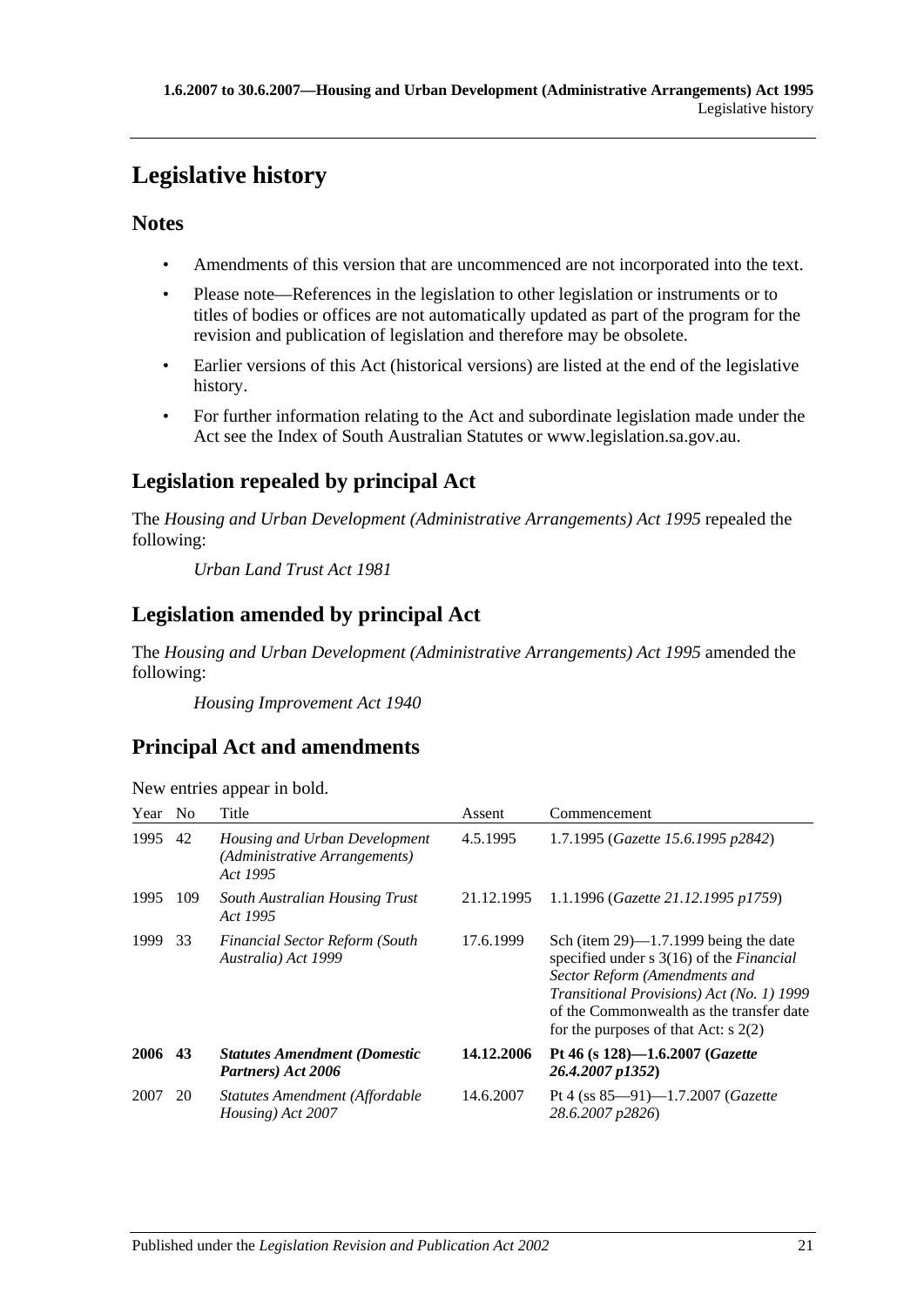## **Provisions amended**

New entries appear in bold.

Entries that relate to provisions that have been deleted appear in italics.

| Provision      | How varied                                                            | Commencement |
|----------------|-----------------------------------------------------------------------|--------------|
| Long title     | amended under Legislation Revision and<br><b>Publication Act 2002</b> |              |
| Pt1            |                                                                       |              |
| s <sub>2</sub> | omitted under Legislation Revision and<br><b>Publication Act 2002</b> |              |
| s <sub>3</sub> |                                                                       |              |
| $s \; 3(1)$    |                                                                       |              |
|                | domestic partner inserted by $43/2006$ s $128(1)$                     | 1.6.2007     |
| relative       | amended by 43/2006 s 128(2)                                           | 1.6.2007     |
| <b>SACHA</b>   | inserted by 109/1995 Sch 1 cl 3(a)                                    | 1.1.1996     |
| <b>SAHT</b>    | amended by 109/1995 Sch 1 cl 3(b)                                     | 1.1.1996     |
| spouse         | substituted by 43/2006 s 128(3)                                       | 1.6.2007     |
| s(2)           | amended by 43/2006 s 128(4)                                           | 1.6.2007     |
| Pt 2           |                                                                       |              |
| s <sub>4</sub> |                                                                       |              |
| s(4(1))        | amended by 109/1995 Sch 1 cl 3(c)                                     | 1.1.1996     |
|                | amended by $33/1999$ Sch (item 29(a))                                 | 1.7.1999     |
| s(4(2)         | amended by 109/1995 Sch 1 cl 3(d)                                     | 1.1.1996     |
| s(4(3))        | amended by 109/1995 Sch 1 cl 3(e)                                     | 1.1.1996     |
| s <sub>6</sub> |                                                                       |              |
| s(6(1))        | amended by 109/1995 Sch 1 cl 3(f)                                     | 1.1.1996     |
| $Pt\,3$        |                                                                       |              |
| s 21           |                                                                       |              |
| $s \, 21(1)$   | amended by $33/1999$ Sch (item 29(b))                                 | 1.7.1999     |
| $s \, 21(3)$   | amended by 109/1995 Sch 1 cl 3(g)                                     | 1.1.1996     |
| s 23           |                                                                       |              |
| $s\,23(1)$     | amended by 109/1995 Sch 1 cl 3(h)                                     | 1.1.1996     |
| s 25           |                                                                       |              |
| s 25(1)        | amended by 109/1995 Sch 1 cl 3(i)                                     | 1.1.1996     |
| $s\,25(2)$     | amended by 109/1995 Sch 1 cl 3(j), (k)                                | 1.1.1996     |
| s 25(4)        | deleted by 109/1995 Sch 1 cl 3(l)                                     | 1.1.1996     |
| s 28           |                                                                       |              |
| $s\,28(2)$     | amended by 109/1995 Sch 1 cl 3(m)                                     | 1.1.1996     |
| Pt 4           |                                                                       |              |
| s 36A          | inserted by $109/1995$ Sch 1 cl 3(n)                                  | 1.1.1996     |
| Sch 1          | omitted under Legislation Revision and<br><b>Publication Act 2002</b> |              |

Sch 2